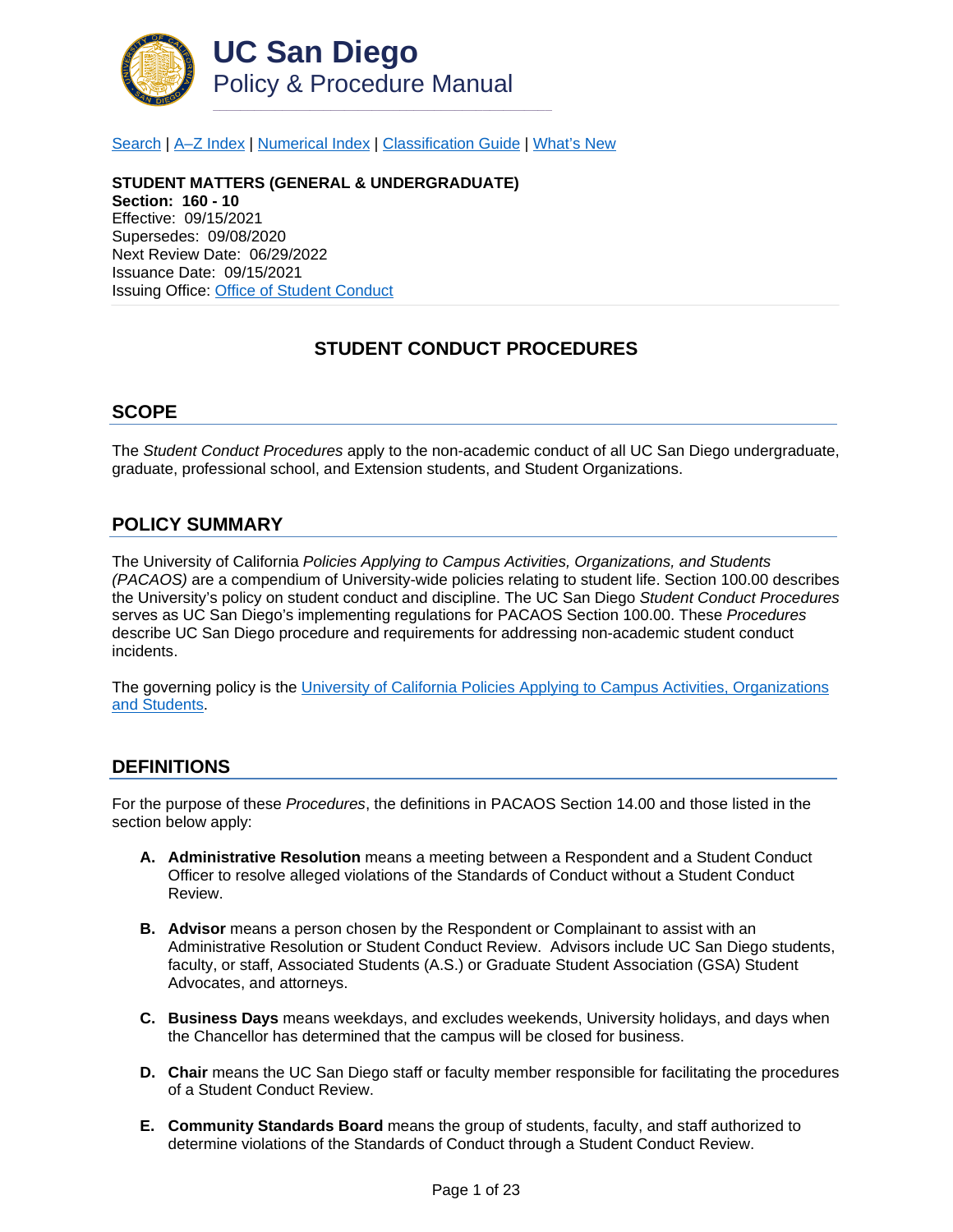- **F. Complainant** means any person who submits a report of alleged violations of the Standards of Conduct.
- **G. Dean** means the UC San Diego staff or faculty member or their designee responsible for overseeing student conduct matters of an undergraduate college, residential area, the Graduate Division, the School of Medicine, the Skaggs School of Pharmacy, or UC San Diego Extension.
- **H. Interim Action** means the temporary suspension or termination of a Respondent's privileges on an interim basis before a final determination.
- **I. Member of the University Community** means students, faculty, or staff, or other persons affiliated with the University.
- **J. Multi-Area Incident** means an incident where all Respondents are not residents and/or registrants of the same residential area or college.
- **K. Policy and Procedure Manual** means the set of operating policies and procedures applying to academic, administrative, research, and service units at UC San Diego (See [http://rmp.ucsd.edu/policy-records/ppm.html\)](http://rmp.ucsd.edu/policy-records/ppm.html).
- **L. Preponderance of the Evidence** is the evidence standard of these *Procedures*. Preponderance of the Evidence means that, after weighing all of the information, a fact is more likely to be true than not true (e.g. "more likely than not"). In this context, the Respondent will be found to be responsible for the alleged violations if the Student Conduct Officer, Review Officer, or Community Standards Board concludes that the University has shown that such conduct more likely than not occurred based on careful review of all information presented.
- **M. Respondent** means any Student or Student Organization who has been alleged to have violated any portion of the Standards of Conduct. For cases involving Student Organizations, the Student Organization's Principal Members will respond on behalf of the organization.
- **N. Review Advisor** refers to the UC San Diego staff or faculty member who assists the Chair of the Community Standards Board or Review Officer with Student Conduct Review procedures. The Director - Student Affairs Policy, Standards, and Conduct or their designee typically serves in this role.
- **O. Review Officer** means a University Official authorized on a case-by-case basis by the Office of Student Conduct to determine violations of the *Standards of Conduct* through a Student Conduct Review.
- **P. Standards of Conduct** means the University's Grounds for Discipline as described in PACAOS Section 102.00 and these *Procedures.*
- **Q. Student Conduct Officer** means a University Official authorized on a continuing basis by the Dean or their designee or the Office of Student Conduct to conduct Administrative Resolutions with a Respondent alleged to have violated the Standards of Conduct and to assign or recommend sanction(s). Student Conduct Officers typically include Deans of Student Affairs, Assistant Deans of Student Affairs, Directors of Residence Life, Assistant Directors of Residence Life, and Office of Student Conduct staff.
- **R. Student Conduct Review** means a formal review with one or more Respondents and the Community Standards Board or Review Officer to resolve alleged violations of the Standards of Conduct*.*
- **S. Student Conduct Standards Group** means the group of students, faculty and staff entrusted with considering revisions and changes to these *Procedures*.
- **T. Student Organization** means a group of undergraduate and/or graduate students who are recognized as a college student organization by the Dean or Provost of their respective college,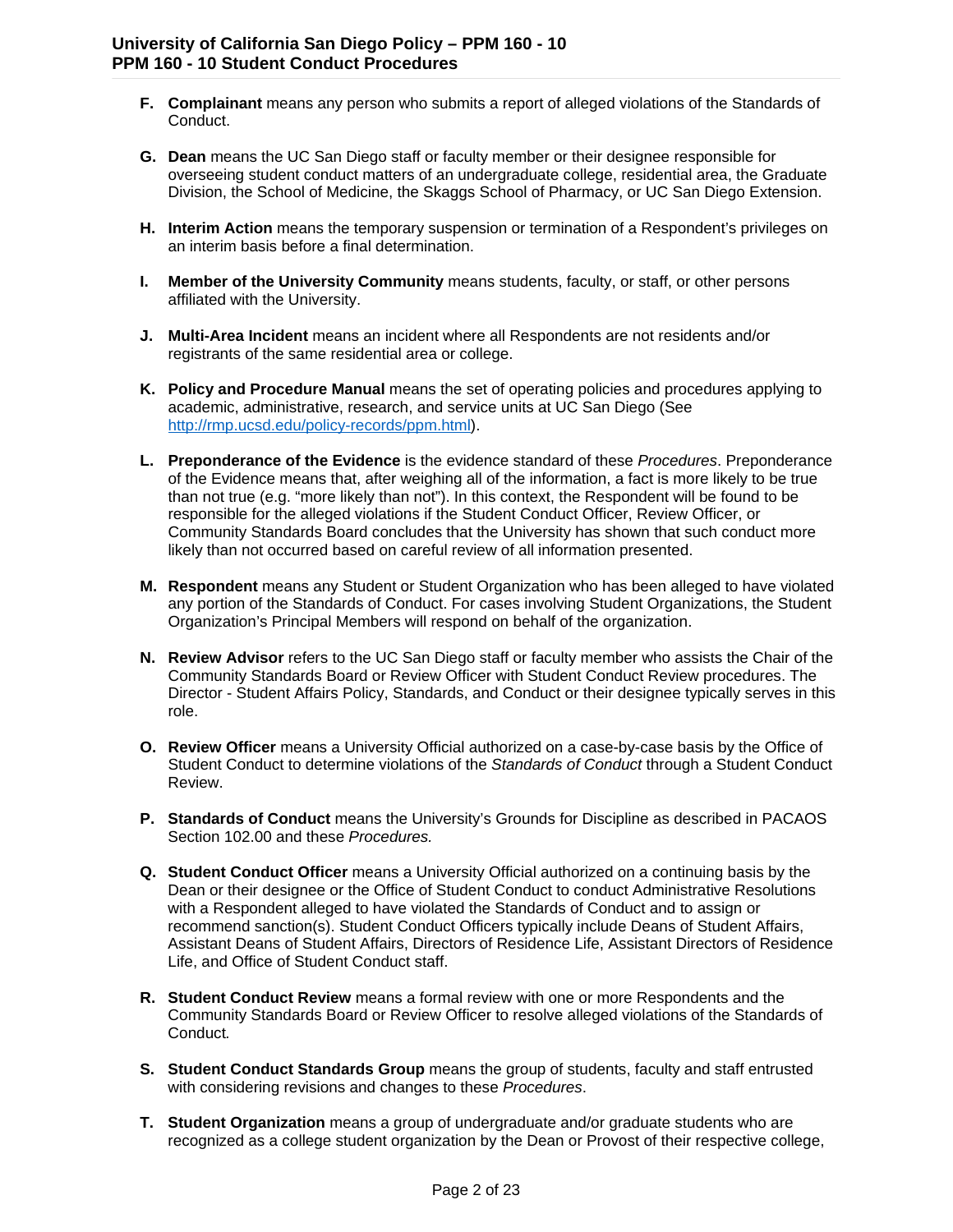who have successfully registered as a student organization with the Center for Student Involvement, or who comprise Intercollegiate Athletic and club sport teams.

- **U. University Official** includes any person employed by the University performing administrative, professional, research, teaching, or para-professional responsibilities.
- **V. University Policy** means the written regulations of the University, including, but not limited to, the PACAOS, the *Policy and Procedure Manual*, and other published University Policies.
- **W. University Representative** means a UC San Diego staff member authorized by the Office of Student Conduct to present information and question witnesses on behalf of the University at Student Conduct Reviews.
- **X. University-Supported Activity** means any activity on, or off-campus which is initiated, funded, authorized, or supervised by the University.

## **POLICY STATEMENT**

#### **A. JURISDICTION**

These *Procedures* apply to the non-academic student conduct of UC San Diego Students and Student Organizations that occurs on University Property, or at University-Supported Activities. These *Procedures* also apply to off-campus conduct that occurs in the context of an education program or activity, or adversely affects the UC San Diego Community and/or the pursuit of the University's objectives as determined by the Vice Chancellor – Student Affairs. These *Procedures* apply to a Student's conduct even if the Student withdraws from the University after the conduct allegedly occurred. However, when a formal investigation is deemed appropriate for cases involving reports of Sexual Violence, Sexual Harassment or other prohibited conduct by the UC *Sexual Violence and Sexual Harassment Policy*, UC San Diego will implement the procedures set forth in either PACAOS Appendix E: *Sexual Violence and Sexual Harassment Student Investigation and Adjudication Framework* or Appendix F: *Sexual Violence and Sexual Harassment Student Investigation and Adjudication Framework for DOE-covered Conduct* (rather than those set forth in these *Procedures*).

- 1. These *Procedures* apply to all UC San Diego Students, including undergraduate, graduate, professional school, and Extension students, as defined in PACAOS Section 101.00.
- 2. The University will not routinely invoke the processes described in these *Procedures* over nonacademic student conduct that occurs off-campus except in connection with an official University-Supported Activity. However, under limited circumstances, the University has the discretion to exercise jurisdiction over off-campus conduct that would violate the Standards of Conduct or other University Policies if it occurred on-campus.
- 3. These *Procedures* also apply to alleged incidents of hazing regardless of the location(s) of the alleged hazing. Additionally, jurisdiction may be exercised over off-campus conduct, following evaluation using the criteria described in Section A (5) below, where the alleged off-campus conduct includes alleged conduct such as:
	- a. Physical assault, threats of violence, or other conduct that threatens the health or safety of any person;
	- b. University of California *Sexual Violence and Sexual Harassment Policy* violations, including, but not limited to, sexual assault, relationship violence, stalking, sexual harassment, and invasions of sexual privacy;
	- c. Harassment;
	- d. Illegal possession or use of weapons, explosives, or destructive devices;
	- e. Illegal manufacture, sale, or distribution of controlled substances; or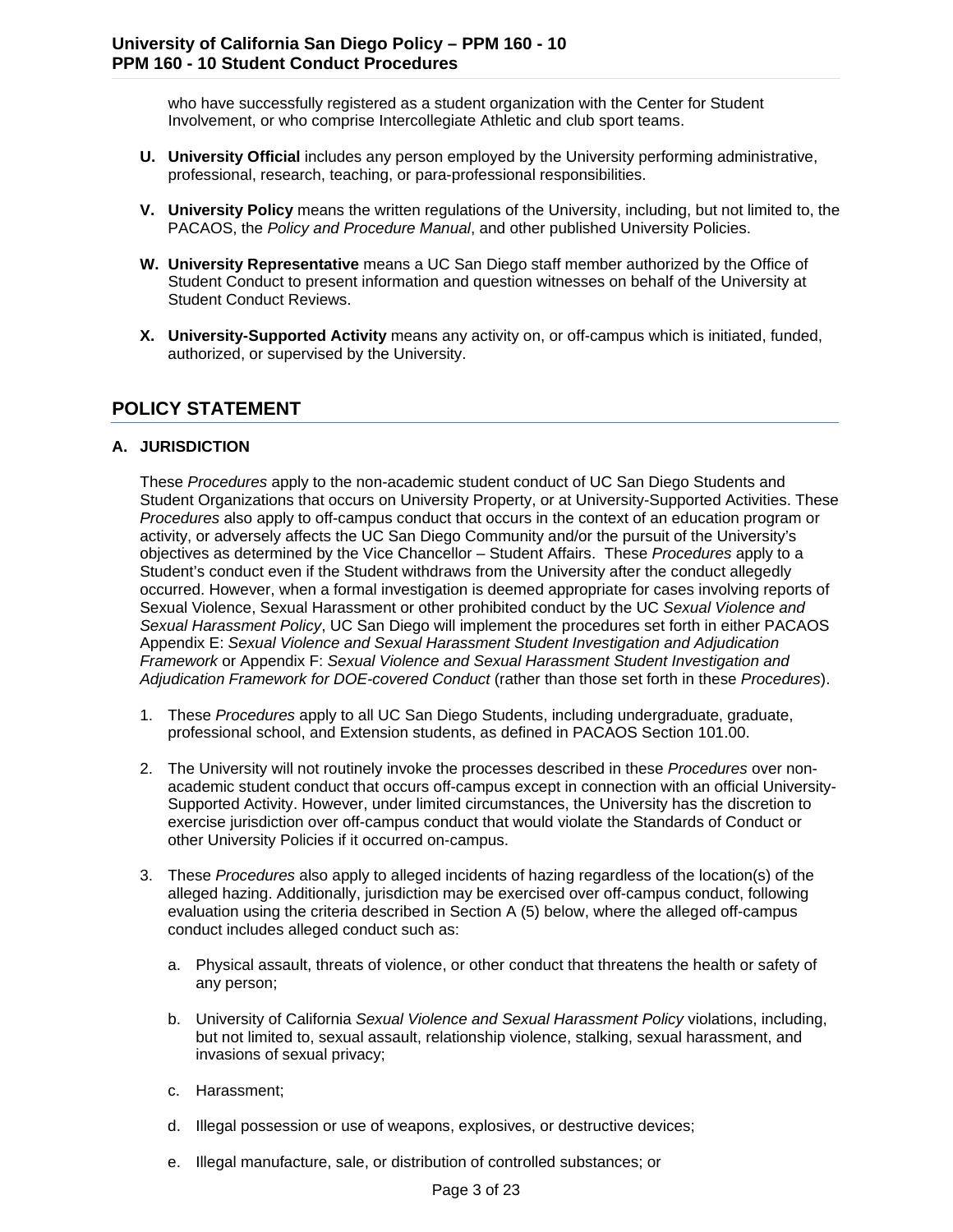- f. Hate crimes as defined by California law.
- 4. All requests to exercise off-campus jurisdiction will be submitted by the Director Student Affairs Policy, Standards, and Conduct or their designee to the Vice Chancellor – Student Affairs or their designee, who will have the exclusive authority to extend jurisdiction under these *Procedures*. The decision by the Vice Chancellor – Student Affairs or their designee is final and not subject to appeal.
- 5. In determining whether or not to exercise jurisdiction over off-campus student conduct, the Vice Chancellor – Student Affairs or their designee will consider the totality of the circumstances, including the following factors:
	- a. The seriousness of the alleged conduct;
	- b. The impact of the conduct on any member of the University community or the campus as a whole;
	- c. Whether the alleged victim is a member of the University community;
	- d. The ability of the University to gather information, including the testimony of witnesses;
	- e. Whether the off-campus conduct is part of a continuing course of conduct that occurred either on- or off-campus;
	- f. Whether the alleged conduct occurs within the context of an education program or activity; and
	- g. Whether the alleged conduct adversely affects the UC San Diego Community and/or the pursuit of the University's objectives.
- 6. The UC San Diego Police Department may share information with the Office of Student Conduct regarding on or off-campus student conduct that may violate the Standards of Conduct.

#### **B. INTERPRETATION OF REGULATIONS & APPLICABILITY**

These *Procedures* serve as a general notice of our community standards. It is not written as specifically or practiced in the same way as local, state, or federal law. As such, it should be viewed as a framework to educate through an accountability process. Additionally, conduct prohibited by the Standards of Conduct may or may not violate local, state, or federal law, and the University may address such conduct independent of and/or concurrently with other legal proceedings.

- 1. These *Procedures* supersede any and all previous versions of the UC San Diego Student Conduct Code and these *Procedures.* PACAOS Section 100.00 and these *Procedures*, serve as the official reference for non-academic student conduct matters at UC San Diego. All matters of non-academic student conduct at UC San Diego may be handled in accordance with these *Procedures*, unless superseded by a specific procedure of a professional school or program under the purview of the University. In such instances, professional schools or programs may hold students accountable based on school or program-specific policies.
- 2. The *Policy on Integrity of Scholarship* [\(http://senate.ucsd.edu/Operating-Procedures/Senate-](http://senate.ucsd.edu/Operating-Procedures/Senate-Manual/Appendices/2)[Manual/Appendices/2\)](http://senate.ucsd.edu/Operating-Procedures/Senate-Manual/Appendices/2) governs all instances of academic misconduct. However, these *Procedures* apply to non-academic student conduct (*e.g.* falsifying documents, furnishing false information) discovered as part of an academic misconduct incident.
- 3. Reports of alleged violations where the incident occurred prior to the adoption of the most recent version of these *Procedures* will be resolved using the version in effect when the incident occurred*.*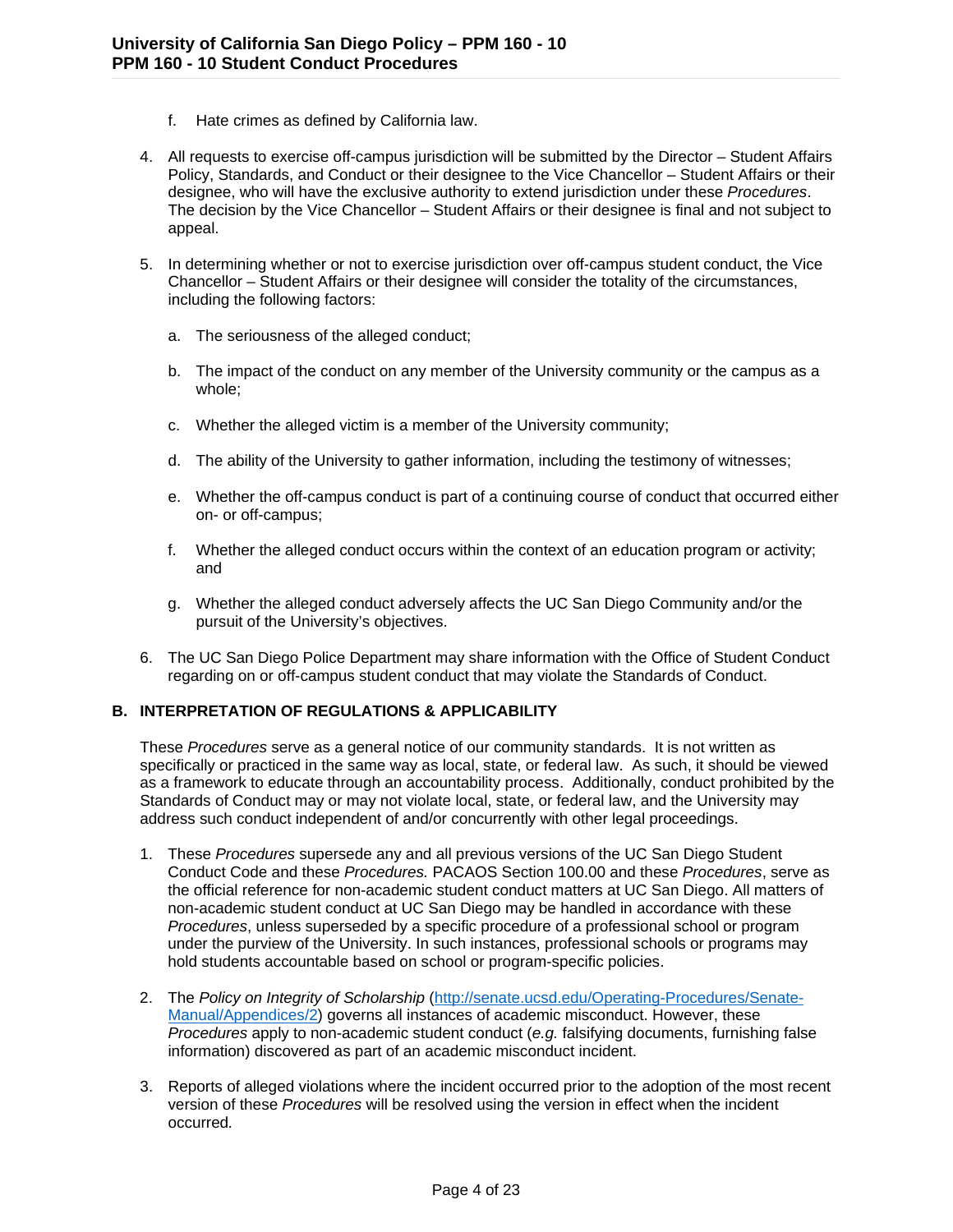4. If any portion of these *Procedures* are invalidated or deemed to be unenforceable, the remainder of these *Procedures* will remain in effect.

#### **C. STANDARDS OF CONDUCT**

Violations of any of the Standards of Conduct described in PACAOS Section 102.00 and/or in this section, including attempts to engage in or aid in such conduct, violate the University's community standards (and may be subject to action under the processes outlined in these *Procedures*)*.* These standards will not be used to restrict the lawful exercise of constitutionally protected rights of freedom of speech or assembly.

- 1. Disorderly or lewd conduct, as described by PACAOS Section 102.14 includes, but is not limited to, public urination, indecent exposure, loud and unreasonable noise serving no legitimate purpose, or unauthorized gambling.
- 2. Unlawful assembly, as described in PACAOS Section 102.15, includes two or more people assembling together to commit an unlawful act, or a lawful act in a violent, boisterous, or tumultuous manner, as defined by state law.
- 3. PACAOS Section 102.17 includes the misuse of any prescribed medication, over the counter drugs and/or other controlled substances, as prohibited by federal law, state law, or University Policy. Controlled substances include any drugs regulated by the local, state, or federal government (this includes medicinal marijuana).
- 4. The following are additional Standards of Conduct as specified by these *Procedures:* 
	- a. Physical, verbal, written, face-to-face, telephonic, electronic or other means of contact that a Student knows or should know is unwanted, is communicated directly to one or more specific Students, faculty, or staff, constitutes severe and/or pervasive, and objectively offensive conduct; and does not constitute speech protected by the First Amendment of the United States Constitution (*e.g.* speech in a public forum on a matter of public concern).
	- b. Instituting a complaint in bad faith and/or attempting to discourage an individual's proper participation in, or use of, the student conduct process.
	- c. Violating other University Policies.
	- d. Violations of federal, state, or local law not covered by the standards described above.
	- e. Violating health and safety requirements issued by the University and/or local, state, or federal governments in response to public health emergencies (e.g. COVID-19)

#### **D. REPORTS OF ALLEGED VIOLATIONS**

All reports of alleged violations of the Standards of Conduct are submitted and referred to the Office of Student Conduct for review. The Office of Student Conduct will then determine whether there is reasonable cause to process the report and forward it to the Dean or their designee for resolution.

- 1. Any person may make a report of alleged violations of the Standards of Conduct by a Student or Student Organization. Reports should be made to the Office of Student Conduct for review and possible referral to the relevant Dean or their designee or other appropriate office for resolution, including use of alternative resolution options (*e.g.* mediation, restorative justice). Persons making reports of alleged violations are expected to provide information related to the alleged violations and may be requested to participate in the Administrative Resolution and/or Student Conduct Review processes as outlined in these *Procedures*.
- 2. Except as noted in Section D (6) below, upon receipt of a report of alleged violations of these *Procedures*, the Office of Student Conduct will determine whether or not there is reasonable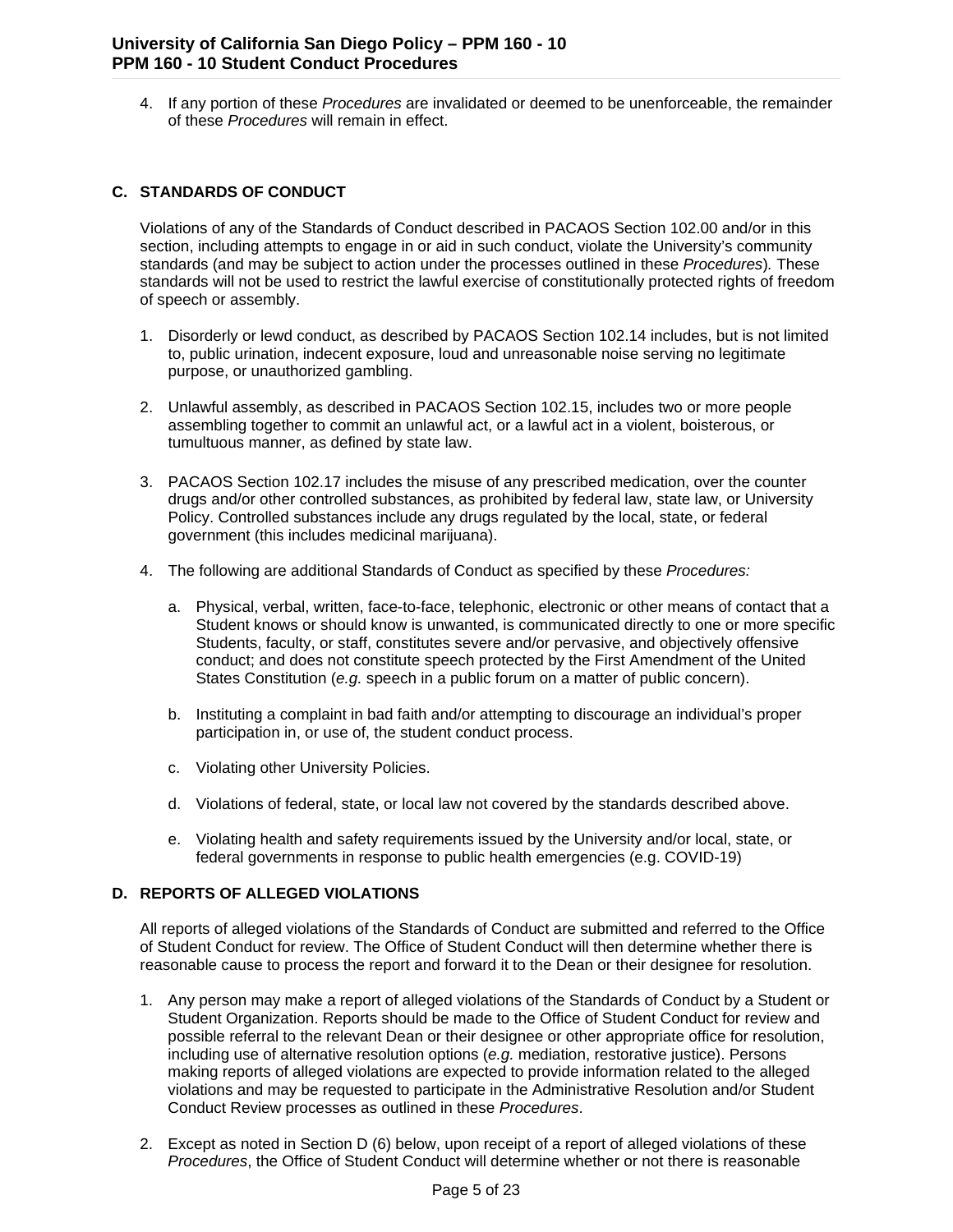cause to believe the Student or Student Organization may have committed a violation of the Standards of Conduct*.* To make this determination, the Office of Student Conduct may conduct an investigation or, if appropriate, refer the report to another appropriate office for investigation.

- 3. In determining whether there is reasonable cause to believe a Student Organization may have violated the Standards of Conduct, the Office of Student Conduct will consider, among other things:
	- a. The degree of knowledge and/or involvement of the Student Organization's principal members, officers and/or members;
	- b. The use of the Student Organization's resources (*e.g.* money, space, other resources); and
	- c. The proportion of the Student Organization's members involved.
- 4. If, after reviewing the report and/or conducting an investigation, there is reasonable cause to believe that a violation of the Standards of Conduct may have occurred, the report will be forwarded to the Dean or their designee for resolution as described in Section E below. If there is not reasonable cause to believe that a violation of the Standards of Conduct may have occurred, the Office of Student Conduct will not forward the report to the Dean or their designee and may notify the Respondent and/or the Complainant that no further action will be taken.
- 5. A Student Organization and its principal members may be collectively or individually charged and/or held responsible when actions by its principal members, leaders, officers, or members violate the Standards of Conduct in conjunction with activities or events, held on- or off-campus, sanctioned explicitly or implicitly by the organization's principal members, leaders, officers, or members.
- 6. All reports involving alleged violations of sexual violence and sexual harassment (*e.g.* sexual assault relationship violence, stalking of a sexual or romantic nature), harassment related to a protected class referenced by University policy, and/or discrimination related to a protected class referenced by University policy will be referred to the Office for the Prevention of Harassment and Discrimination (OPHD).
- 7. Review and resolution of sexual violence and sexual harassment allegations will be handled in accordance with the University of California *Sexual Violence and Sexual Harassment Policy* and the procedures set forth in either PACAOS Appendix E: *Sexual Violence and Sexual Harassment Student Investigation and Adjudication Framework* ("*Appendix E*") or PACAOS Appendix F: *Sexual Violence and Sexual Harassment Student Investigation and Adjudication Framework ("Appendix F"). Appendix E* or *Appendix F* will also be used to adjudicate other violations of the Standards of Conduct alleged to have occurred in connection with sexual violence and sexual harassment allegations.
- 8. Review and resolution of harassment and discrimination reports involving protected classes will be handled through these *Procedures.*
- 9. In pending student conduct actions that may result in a Respondent's suspension or dismissal, a temporary hold on transcripts will normally be placed by the relevant Dean or the Office of Student Conduct. In addition, if a Respondent becomes eligible for a degree before the completion of the student conduct process, the Executive Vice Chancellor may direct that the degree not be awarded until the process is completed.
- 10. When a hold is placed on a Respondent's student account and conduct record, the Office of Student Conduct will notify the Respondent via email that a hold has been placed on their account, the reason for the hold, and how to request removal of the hold.
- 11. Reports that are made more than one year following the alleged incident will only be referred for resolution with the joint approval of the relevant Dean or their designee and the Director - Student Affairs Policies, Standards, and Conduct or their designee.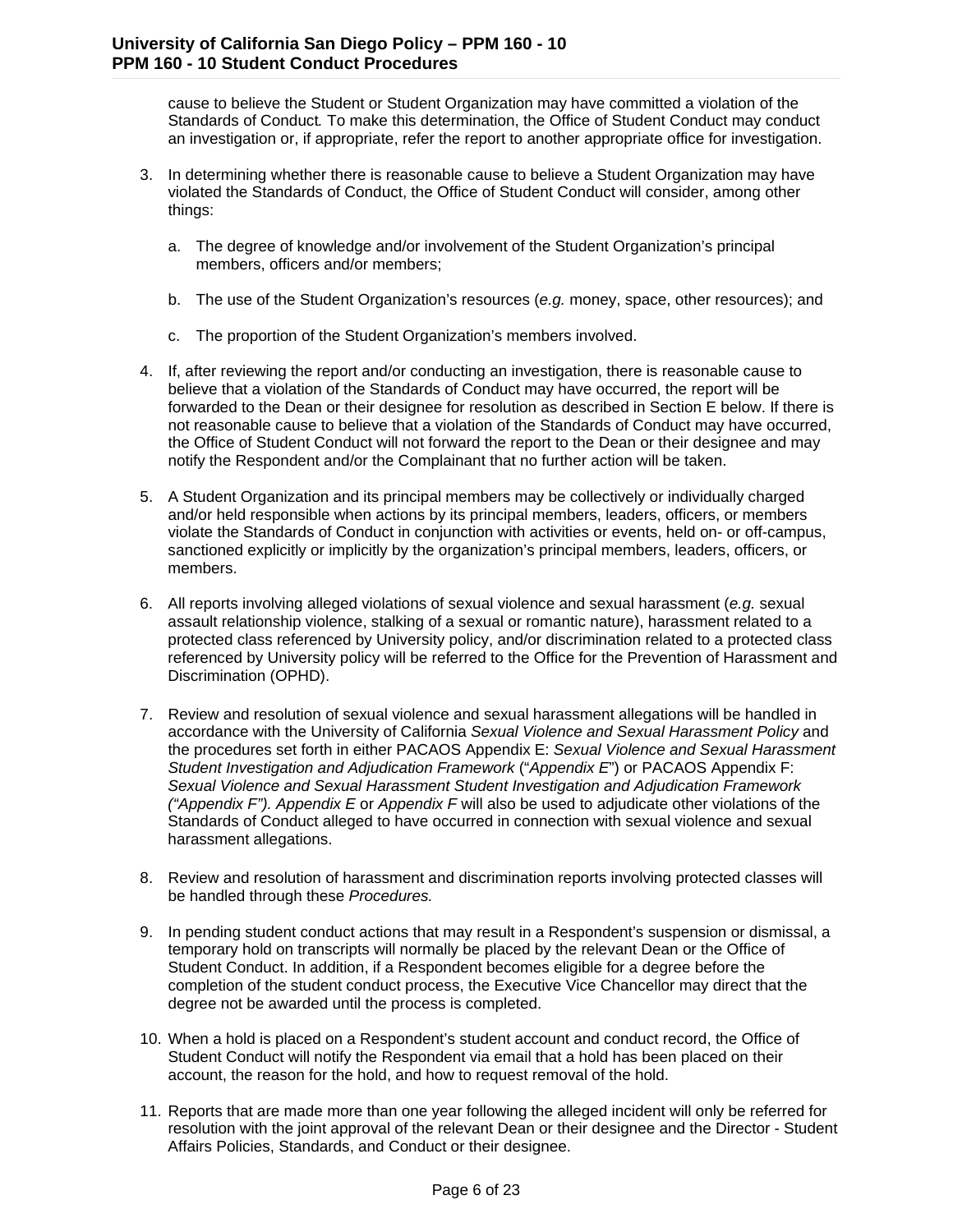#### **E. RESOLUTION OPTIONS FOR REPORTS OF ALLEGED VIOLATIONS**

If the Office of Student Conduct finds reasonable cause to refer a report of alleged violations, the Dean or their designee will use an appropriate method of resolution. Options include resolution through the student conduct process with an Administrative Resolution or through an alternative resolution option, such as mediation or restorative justice. Alleged violations not resolved through these options will be referred to a Student Conduct Review.

- 1. The relevant Dean overseeing an undergraduate college or residential area will designate professional staff members, which may be themselves, to resolve referred reports of alleged violations. In the case of non-undergraduate Students or Student Organizations, the referral and resolution of reports will be handled in the following manner:
	- a. Reports of incidents occurring in graduate and professional student on-campus housing facilities will typically be referred to the Office of Graduate and Family Housing. All other reports involving graduate Students will be referred to the Assistant Dean of Graduate Student Affairs.
	- b. Reports involving medical Students will be referred to the Associate Dean of Admissions and Student Affairs, School of Medicine.
	- c. Reports involving pharmacy Students will be referred to the Director of Student Affairs and Admissions for the Skaggs School of Pharmacy.
	- d. Reports involving Extension Students will be referred to the Student Affairs Manager of UC San Diego Extension.
	- e. Reports involving Registered Student Organizations will be referred to the Executive Director of the Center for Student Involvement or their designee. Reports involving college-based Student Organizations will typically be handled by the relevant Dean, in consultation the Office of Student Conduct. Incidents involving Intercollegiate Athletic or club sports teams will be handled by the Office of Student Conduct.
- 2. If the report of alleged violations will be resolved through the student conduct process, the report will normally be assigned by the Office of Student Conduct to a Dean or designee for an Administrative Resolution within 20 Business Days of receipt of a report.
- 3. For reports of alleged violations arising from a Multi-Area Incident, the Office of Student Conduct will either resolve the incident or forward it to a Dean or designee for resolution. Normally, all Respondents will be referred by the Office of Student Conduct to meet with the same Student Conduct Officer in separate Administrative Resolutions.
- 4. If an incident report is not resolved through an Administrative Resolution or a Student Conduct Review, the Office of Student Conduct or the Dean or their designee may issue a written notification to a Student or Student Organization when their alleged behavior may have violated the Standards of Conduct*.* If a Student or Student Organization receives such notice they will be given the opportunity to submit a brief written response, which will be retained in their student conduct record. The written notice and the Student's or Student Organization's response may be used in subsequent proceedings to determine applicable sanctions.
- 5. The Office of Student Conduct may determine that an alternative resolution option may be appropriate. These include, but are not limited to, mediation, restorative justice, or other alternative resolution options. If the Respondent and other involved parties agree to participate in an alternative resolution option, any alleged violations of the Standards of Conduct may be resolved through the mutually agreed upon option.
- 6. Alleged violations not resolved through the Administrative Resolution process or through alternative resolution options will be referred to a Student Conduct Review.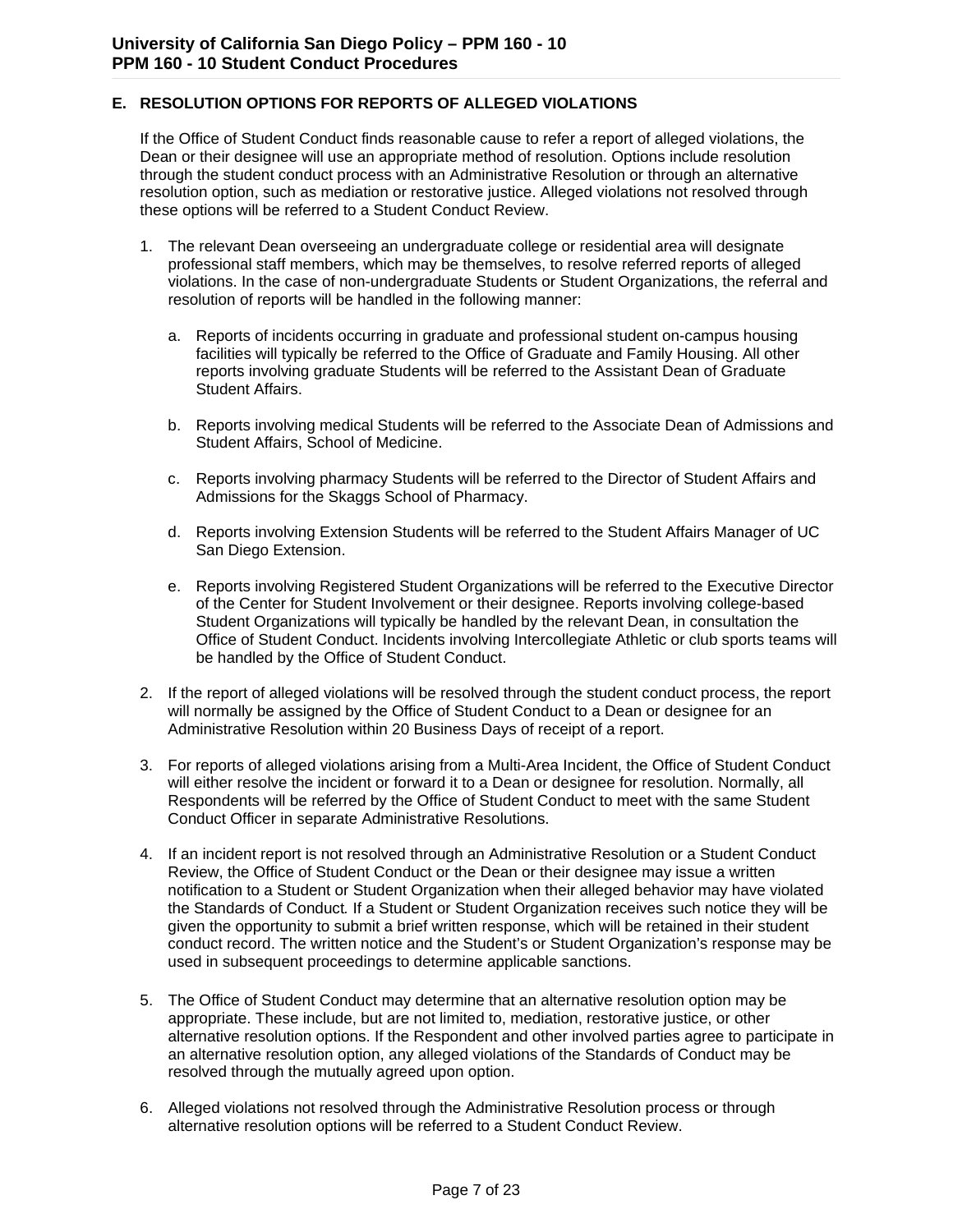7. Administrative Resolution Meetings, Student Conduct Reviews, and other related meetings described in these *Procedures* are normally conducted in-person but may be conducted remotely (e.g. video conferencing, phone, etc.).

#### **F. ADMINISTRATIVE RESOLUTION**

The respective Deans or their designees and the Director - Student Affairs Policy, Standards, and Conduct or their designee have appointed staff members to serve as Student Conduct Officers to facilitate Administrative Resolution meetings with Students to resolve alleged violations of the Standards of Conduct.

- 1. The Student Conduct Officer will provide the Respondent with the following information in writing prior to the Administrative Resolution:
	- a. Notification of the alleged violations of the Standards of Conduct;
	- b. Summary of the information relating to the alleged violations of the Standards of Conduct;
	- c. Notice that the Respondent has five Business Days from the date of the notice to contact the Student Conduct Officer to schedule an Administrative Resolution;
	- d. Electronic or hard copy versions of case materials to be reviewed at the meeting (*e.g.* incident report, police report, etc.);
	- e. Information about how to request the presence of witnesses;
	- f. Information about how to request assistance from campus resources; and
	- g. Information about requesting accommodations from the Office for Students with Disabilities and notifying the Student Conduct Officer of any pre-approved accommodations.
- 2. A Respondent who cannot attend a scheduled Administrative Resolution must contact the Student Conduct Officer to request a new date and/or time at least one Business Day prior to the meeting. It is at the discretion of the Student Conduct Officer if the meeting will be rescheduled and a Respondent may only request one change to the date and/or time of the meeting.
- 3. If the Respondent does not schedule an Administrative Resolution within five Business Days from the date of the notice, the Student Conduct Officer will provide the Respondent, via email, a second opportunity to schedule a meeting within an additional five Business Days from the date of the second notice. If the Respondent does not schedule an Administrative Resolution before the additional five Business Days have passed, the Student Conduct Officer will determine the Respondent's responsibility for the alleged violations of the Standards of Conduct and assign sanctions (if any) based on the information in their possession without the Respondent's participation.
- 4. Administrative Resolutions will be closed to the public. Recording devices (audio and/or video) of any kind are not permitted for use by the Respondent, Complainant, witnesses, or Advisors.
- 5. Respondents and Complainants are entitled to be assisted by an Advisor during an Administrative Resolution.
	- a. Students electing to be accompanied by an Advisor must notify the Student Conduct Officer at least one Business Day prior to the meeting and must provide a copy of a signed "Consent to Release Student Records" form that allows the student conduct case and records information to be shared with the Advisor.
	- b. All Advisors will be required to abide by the roles and expectations of an Advisor as specified in these *Procedures*. Advisors may be excluded by the Student Conduct Officer for failing to adhere to these rules.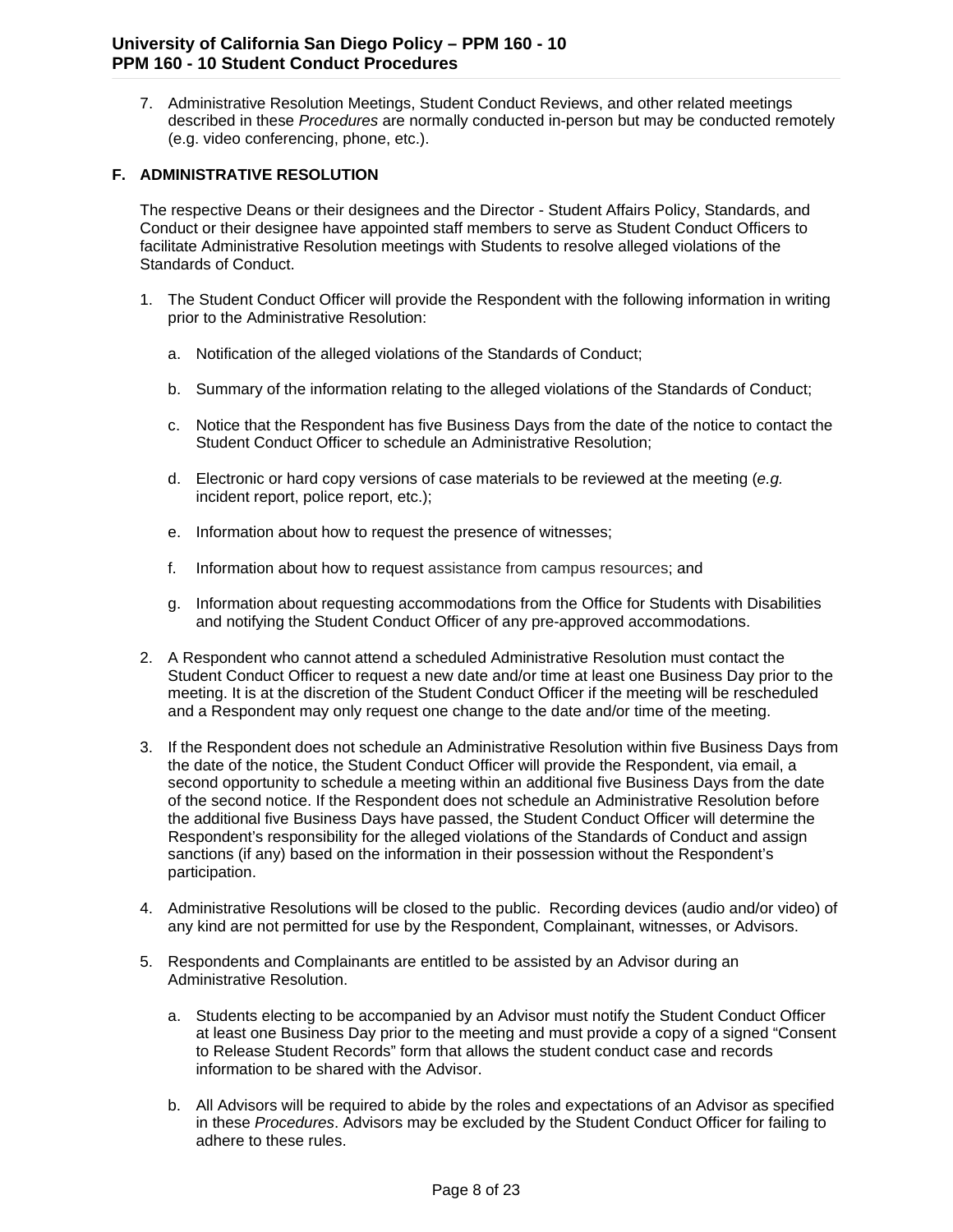- c. Student Advocates may speak on behalf of their advisee so long as all procedural requirements are followed. Other Advisors (including, students, faculty, staff, and attorneys) will be limited to communicating with their advisee and will not interrupt, disrupt, or directly participate in the Administrative Resolution.
- 6. A Respondent or Complainant may request, in writing, that a Student Conduct Officer be disqualified from facilitating an Administrative Resolution. The request must be made to the Office of Student Conduct at least two Business Days before the scheduled meeting and must include an explanation as to why they believe the Student Conduct Officer is unable to make an impartial decision. The Director - Student Affairs Policy, Standards, and Conduct or their designee will disqualify or exclude any Student Conduct Officer who is not able, in their judgment, to make an impartial decision in the case. If the request is granted, the Director - Student Affairs Policy, Standards, and Conduct or their designee will select another Student Conduct Officer to facilitate the Administrative Resolution.
- 7. At the meeting, the Student Conduct Officer will explain the Administrative Resolution process to the Respondent. The Student Conduct Officer will explain the Respondent's rights and describe the alleged violations of the Standards of Conduct. The Respondent will then have the opportunity to respond to the alleged violations, including providing witnesses for the Student Conduct Officer to meet with. At the conclusion of the meeting, the Respondent will decide whether to accept responsibility for the alleged violations and the Student Conduct Officer will explain the potential sanctions.
- 8. If the Respondent accepts responsibility for violating the Standards of Conduct and is not subject to suspension or dismissal, the Student Conduct Officer will notify the Respondent in writing with a brief summary of the meeting and assigned sanctions (generally within 10 Business Days).
- 9. If an undergraduate Respondent accepts responsibility for violating the Standards of Conduct and is subject to suspension or dismissal, the Student Conduct Officer will consult with the Council of Deans of Student Affairs (generally within five Business Days of conclusion of the Administrative Resolution). The Council of Deans of Student Affairs will make a final determination of the sanction(s). Thereafter, the Student Conduct Officer will notify the Respondent in writing with a brief summary of the Administrative Resolution and assigned sanctions (generally within 10 Business Days of the final determination of sanctions).
- 10. If a graduate Student, medical or pharmacy Student, Extension Student, or Student Organization accepts responsibility for violating the Standards of Conduct and is subject to suspension or dismissal, the Student Conduct Officer will notify the Respondent in writing with a brief summary of the meeting and assigned sanctions (generally within 10 Business Days of the Administrative Resolution).
- 11. If the Respondent does not accept responsibility for one or more alleged violations and the Student Conduct Officer believes there may be a Preponderance of the Evidence to sustain those alleged violations, the Student Conduct Officer will refer the matter to the Office of Student Conduct for a Student Conduct Review (generally within five Business Days of the Administrative Resolution).
- 12. If the Student Conduct Officer determines there may not be a Preponderance of the Evidence to sustain all alleged violation(s) of the Standards of Conduct and the matter is not forwarded to a Student Conduct Review, the Respondent will be notified in writing (generally within 10 Business Days of the Administrative Resolution), that the alleged violation(s) have been dismissed.

#### **G. STUDENT CONDUCT REVIEWS**

If a Respondent does not accept responsibility at the Administrative Resolution, they have the right to a Student Conduct Review. A Student Conduct Review provides an opportunity for the Community Standards Board or Review Officer to hear and receive the Respondent's information, witnesses, and response to the alleged violations, and to determine the Respondent's responsibility for the alleged violations.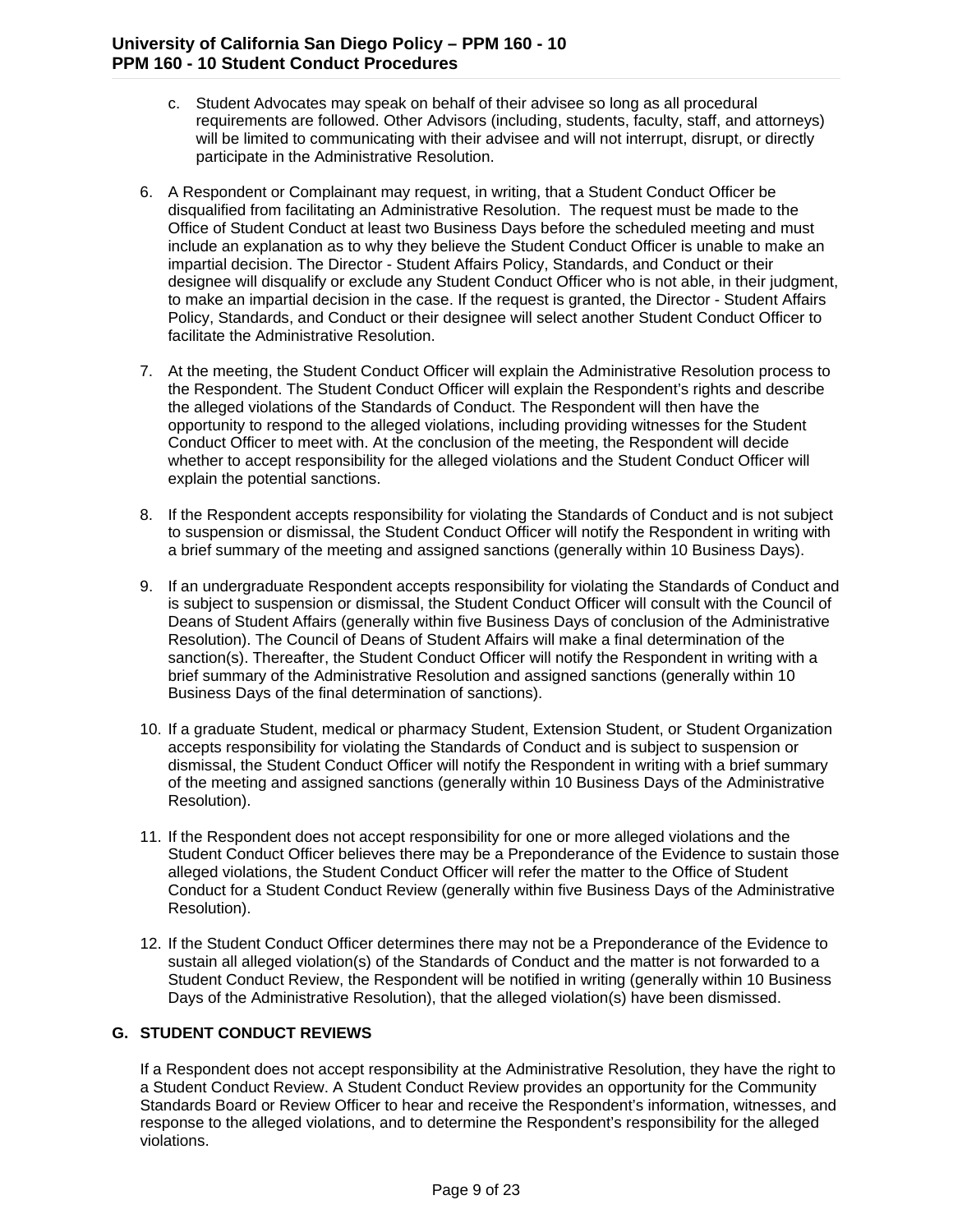- 1. All cases referred to a Student Conduct Review will be assigned to the Community Standards Board or a Review Officer. However, in the case of professional school Respondents whose schools have established school-specific resolution procedures, those procedures may be utilized, at the sole discretion of the University, in place of the ones provided for in these *Procedures*.
- 2. The Community Standards Board will be comprised of:
	- a. No fewer than 12 undergraduate Students (two from each undergraduate College) appointed by the Vice Chancellor – Student Affairs or their designee, in consultation with the College Deans of Student Affairs or their designees and respective College Councils.
	- b. No fewer than six graduate or professional school Students appointed by the Vice Chancellor – Student Affairs or their designee.
		- a. Graduate Students will be appointed in consultation with the Graduate Student Association and the Dean of the Graduate Division or their designee.
		- b. Medical Students will be appointed in consultation with the Student Government of the School of Medicine and the Associate Dean of Admissions and Student Affairs, School of Medicine or their designee.
		- c. Pharmacy Students will be appointed in consultation with the Skaggs School of Pharmacy Associated Students and the Dean of the Skaggs School of Pharmacy or their designee.
	- c. No fewer than six staff and/or faculty members.
		- a. Staff members will be appointed by the Vice Chancellor Student Affairs or their designee.
		- b. Faculty members will be appointed by the Academic Senate.
	- d. Community Standards Board members will be appointed to a minimum term of one year and may be re-appointed for additional terms.
- 3. A Respondent or the Office of Student Conduct may request to have the Student Conduct Review conducted by a Review Officer rather than the Community Standards Board. All requests must be made in writing to the Director - Student Affairs Policy, Standards, and Conduct prior to scheduling the Student Conduct Review. If the Director -Student Affairs Policy, Standards, and Conduct grants the request, they will select a Review Officer and notify the Respondent and Office of Student Conduct Office prior to the Student Conduct Review.
- 4. Student Conduct Reviews may be held during Summer Sessions. The Director Student Affairs Policy, Standards, and Conduct or their designee may make temporary appointees from the groups listed in Section G (2) above, if there are not enough regular appointees available to comprise the Community Standards Board for a Student Conduct Review. All temporary appointees will participate in training session(s) conducted by the Office of Student Conduct prior to serving on a Student Conduct Review.
- 5. Based on availability, three members, including a Chair, will be selected and scheduled by the Office of Student Conduct for a Student Conduct Review conducted by the Community Standards Board. A Student Conduct Review facilitated by the Community Standards Board may not be held with fewer than three members.
	- a. Student Conduct Reviews with the Community Standards Board will be composed of three members, including at least one Student, and at least one faculty and/or staff members.
	- b. The Chair for Student Conduct Reviews facilitated by the Community Standards Board will be selected by the Office of Student Conduct based on availability of members.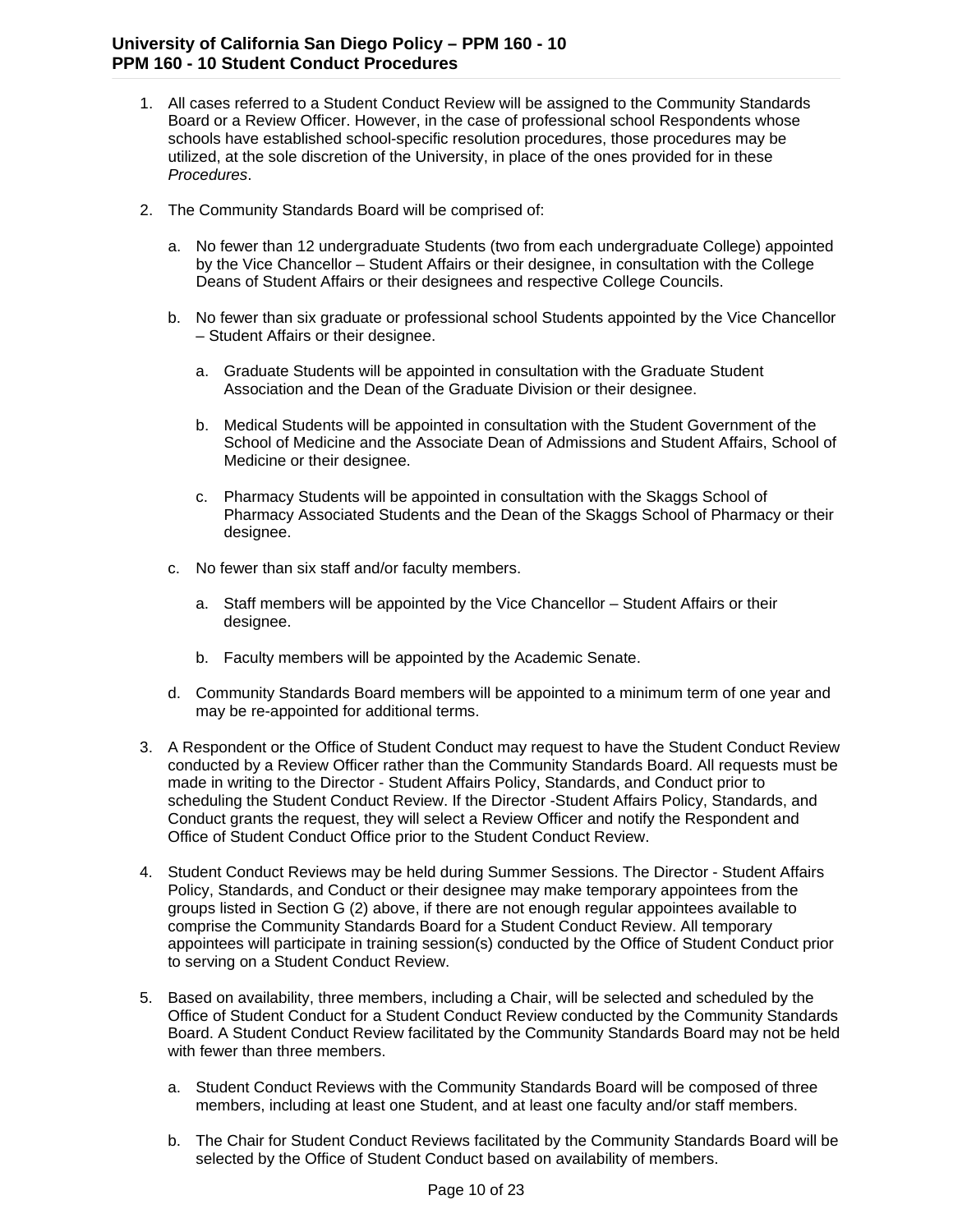- c. A Review Officer will be selected by the Office of Student Conduct for a Student Conduct Review not facilitated by the Community Standards Board.
- 6. The Director Student Affairs Policy, Standards, and Conduct or their designee will serve as the Review Advisor and will attend the Student Conduct Review and subsequent deliberations. However, the Review Advisor will not vote in determining whether the Respondent is responsible for violating the Standards of Conduct.
- 7. The Office of Student Conduct will select a University Representative for the Student Conduct Review. The role of the University Representative will be to present information supporting the alleged violations. The University Representative will also ask questions of the Respondent and of any witnesses that appear.
- 8. The Respondent (and Complainant, if applicable) must meet with a staff member from the Office of Student Conduct individually prior to scheduling the Student Conduct Review.
	- a. The purpose of the meeting is for the staff member to explain the Student Conduct Review process, key deadlines, and answer any relevant questions. The staff member will also notify the Respondent whether the matter will be forwarded to an individual or group Student Conduct Review.
	- b. If the Respondent, after notice is sent by the Office of Student Conduct, does not schedule and/or attend the meeting, the Office of Student Conduct will notify the Respondent that they have 2 business days to reschedule. Absent extenuating circumstances, if the Respondent does not reschedule within the 2 business day period, they will be presumed to accept responsibility for their alleged violations. The original Student Conduct will determine the Respondent's responsibility for their alleged violations and assign sanctions (if any) based on the information in their possession without the Respondent's participation.
- 9. Multiple Respondents may be scheduled to participate in a group Student Conduct Review at the discretion of the Office of Student Conduct when the alleged violations result from the same underlying incident. Group Student Conduct Reviews will follow the format described in Section G (25) below.
	- a. A Respondent assigned to a group Student Conduct Review may request to have their Student Conduct Review handled separately from the other Respondents. All requests must be made in writing to the Office of Student Conduct at least three Business Days prior to scheduling the Student Conduct Review.
	- b. In considering a Respondent's request, the Director Student Affairs Policy, Standards, and Conduct or their designee will determine whether separate Student Conduct Reviews are appropriate and will base their decision on the basis for the request and the practicality of conducting multiple separate Student Conduct Reviews. If the Director - Student Affairs Policy, Standards, and Conduct or their designee grants the request, they will notify the Respondent and Review Advisor prior to scheduling the Student Conduct Review.
	- c. Should a Respondent's request to have an individual Student Conduct Review be granted, the Office of Student Conduct may schedule a supplemental Student Conduct Review to enable all participating witnesses to provide their information to the Community Standards Board or Review Officer, the University Representative, and all Respondents at one time. Supplemental Student Conduct Reviews involving witnesses may be held prior to or after the individual Student Conduct Reviews, depending upon the scheduling considerations present in the matter.
	- d. If there are three or more Respondents, the request for a separate Student Conduct Review will apply only to the Respondent(s) requesting the separate Student Conduct Review.
- 10. Until the actual start of the Student Conduct Review, the Respondent may accept responsibility for the alleged violations with the original Student Conduct Officer or the Office of Student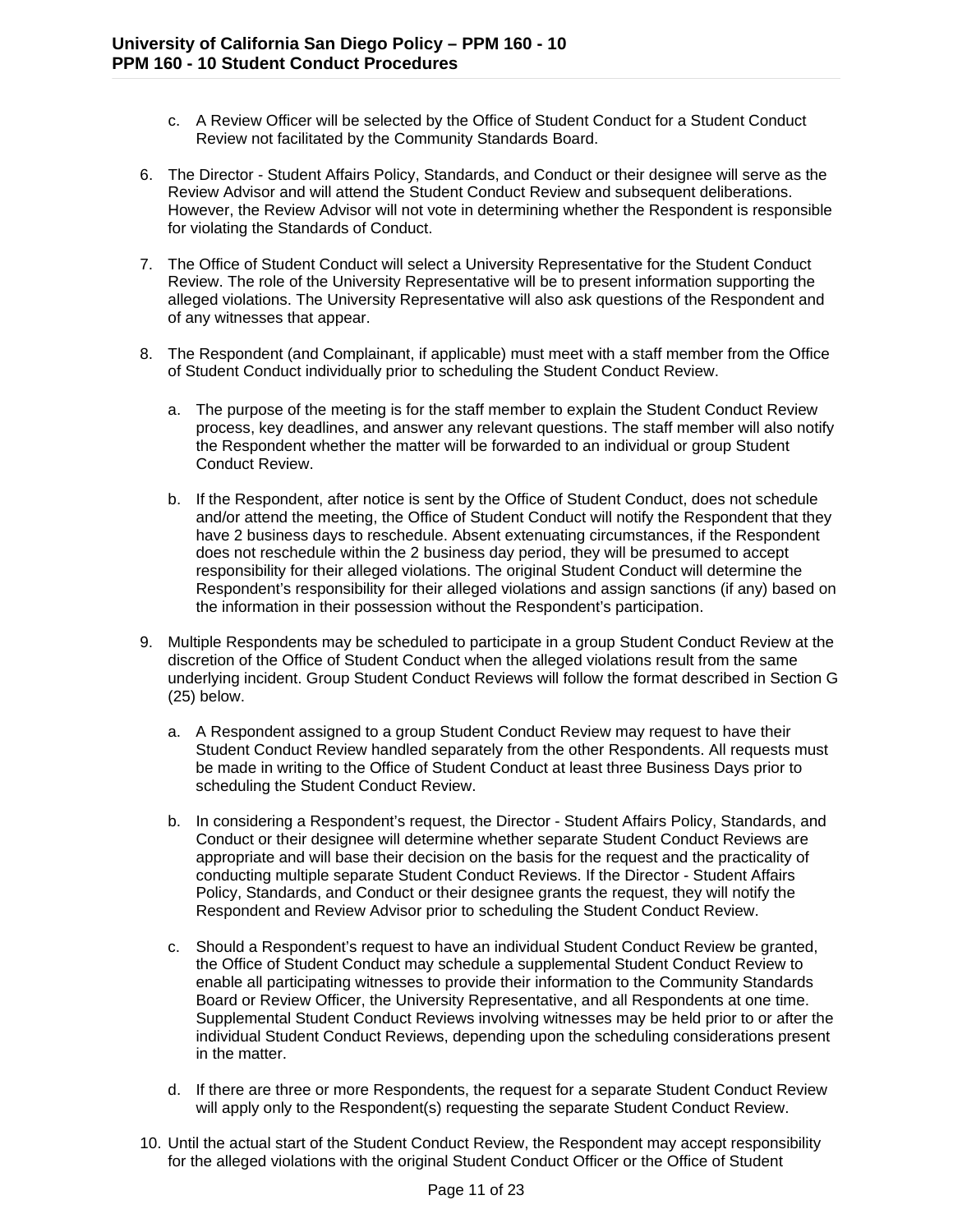Conduct. This decision is binding on the Respondent and cancels the scheduled Student Conduct Review. The original Student Conduct Officer will assign sanctions as described in Section (F) above.

- 11. At least 10 Business Days prior to the Student Conduct Review, the Office of Student Conduct will provide the Respondent in writing with the following information:
	- a. Notification of the alleged violations of the Standards of Conduct;
	- b. Summary of the information relating to the alleged violations of the Standards of Conduct;
	- c. The date, time and place of the Student Conduct Review;
	- d. The name(s) of the Community Standards Board members or Review Officer, the Review Advisor, and the University Representative;
	- e. Electronic or hard copy versions of case materials to be reviewed at the Student Conduct Review (*e.g.* incident report, police report, etc.);
	- f. Information about how to request the presence of witnesses during the Student Conduct Review; and
	- g. Information about how to request assistance from campus resources.
	- h. Information about requesting accommodations from the Office for Students with Disabilities and notifying the Office of Student Conduct of any pre-approved accommodations.
- 12. A Respondent who cannot attend the scheduled Student Conduct Review must contact the Office of Student Conduct to request a new date and/or time for the Student Conduct Review at least three Business Days prior to the Student Conduct Review. It is at the discretion of the Director - Student Affairs Policy, Standards, and Conduct or their designee if the Student Conduct Review will be rescheduled and a Respondent may only request one change to the date and/or time of the Student Conduct Review.
- 13. If, after notice is sent by the Office of Student Conduct, the Respondent does not appear at the Student Conduct Review at the scheduled date and/or time, the Community Standards Board or Review Officer may conduct the Student Conduct Review without the Respondent's participation and determine the Respondent's responsibility for the alleged violations of the Standards of Conduct.
- 14. A Student Conduct Review may be conducted on a non-Business Day at the discretion of the Director - Student Affairs Policy, Standards, and Conduct or their designee with the agreement of all involved participants.
- 15. All Student Conduct Reviews will be closed to the public. Only members of the Community Standards Board, the Review Officer, the Review Advisor, the University Representative, the Respondent (and their Advisor, if any), the Complainant (and their Advisor, if any), and witnesses will typically be permitted to participate in the Student Conduct Review.
- 16. The Review Advisor will facilitate a recording of the Student Conduct Review. Recording devices of any kind are not permitted for use by anyone except the Review Advisor. The recording will become part of the Respondent's student conduct record. Community Standards Board deliberations will not be recorded.
- 17. Respondents and Complainants are entitled to be assisted by an Advisor during the Student Conduct Review.
	- a. Participants electing to be accompanied by an Advisor must notify the Office of Student Conduct in writing at least three Business Days prior to the Student Conduct Review.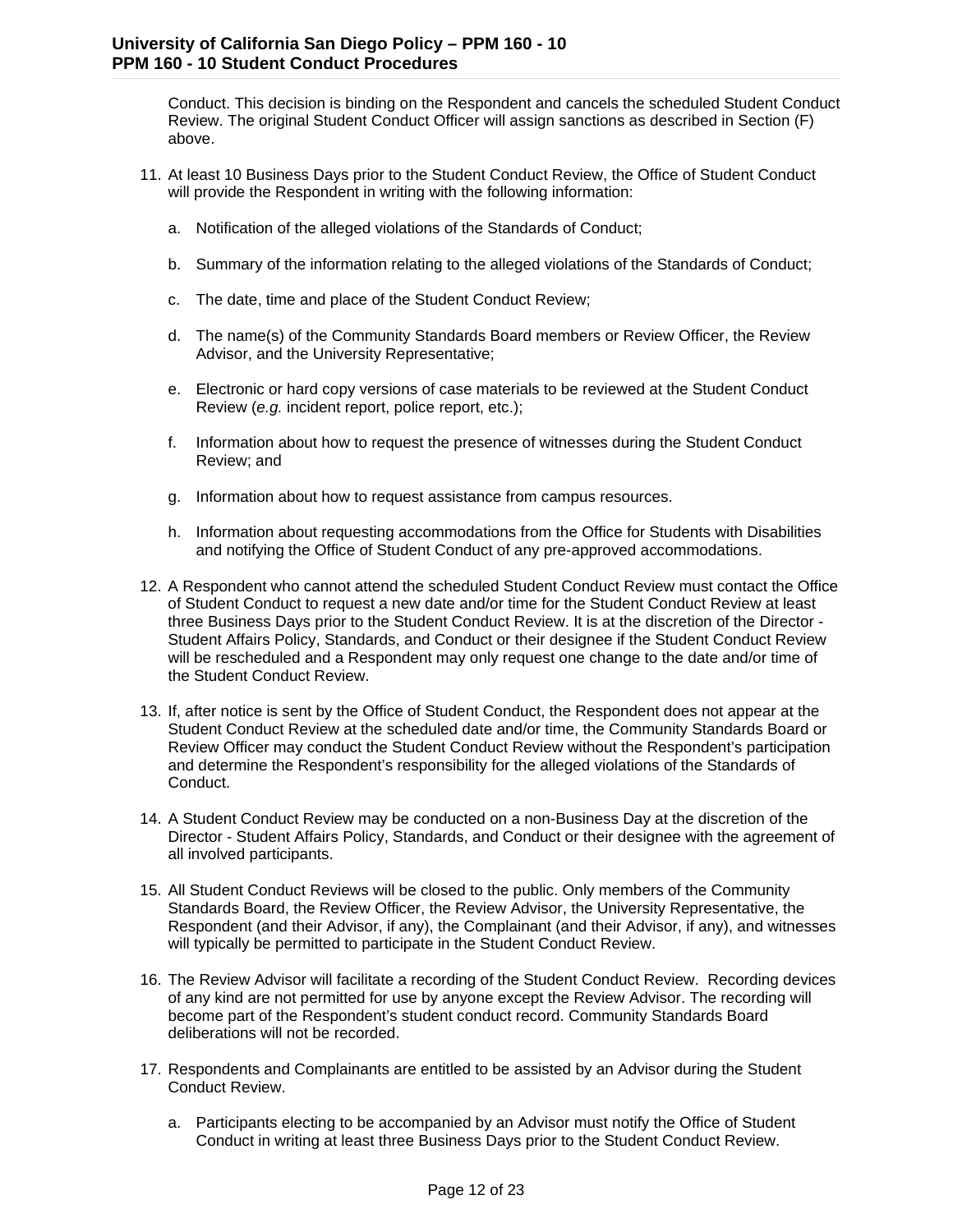- b. All Advisors will be required to abide by the roles and expectations of an Advisor as specified in these *Procedures*. Advisors may be excluded by the Review Officer or Chair for failing to adhere to these rules.
- c. Student Advocates may speak on behalf of their advisee so long as all procedural requirements are followed. Other Advisors (including, students, faculty, staff, and attorneys) will be limited to communicating with their advisee and will not interrupt, disrupt, or directly participate in the Student Conduct Review.
- 18. Members of the University Community are encouraged to appear at a Student Conduct Review as witnesses if they have knowledge or information regarding the incident in question and if they have been requested to appear. Individuals who are not Members of the University Community will generally be permitted to appear at a Student Conduct Review as a witness if they have direct knowledge or information regarding the incident in question. Character witnesses are generally not allowed to appear without the permission of the Director - Student Affairs Policy, Standards, and Conduct or their designee upon a showing of good cause.
- 19. Written witness statements will not be reviewed by the Community Standards Board or Review Officer unless they are signed by the witness and witnessed by a professional staff member from the Office of Student Conduct or a certified notary public.
- 20. All documents and names of witnesses to be presented at the Student Conduct Review by the University Representative and the Respondent must be submitted to the Office of Student Conduct at least three Business Days prior to the Student Conduct Review. The Office of Student Conduct will provide copies of submitted documents and witness lists to the University Representative, Respondent, and Community Standards Board or Review Officer at least two Business Days prior to the Student Conduct Review. Any documents or names of witnesses submitted and/or discovered less than three Business Days prior to the Student Conduct Review (including the Student Conduct Review itself) may only be considered at the discretion of the Chair or Review Officer in consultation with the Review Advisor.
- 21. A Respondent or Complainant may request, in writing, that a Community Standards Board member be disqualified from participating in a Student Conduct Review. The request must be made to the Office of Student Conduct at least three Business Days before the scheduled Student Conduct Review and must include an explanation as to why the person is unable to make an impartial decision. In addition to determining such requests, the Director - Student Affairs Policy, Standards, and Conduct or their designee will disqualify any Community Standards Board member who is not able, in their judgment, to make an impartial decision. If the Director - Student Affairs Policy, Standards, and Conduct or their designee grants a disqualification request, they will select another Community Standards Board member to replace the disqualified member and notify the Respondent, University Representative, and Complainant prior to the Student Conduct Review.
- 22. A Respondent or Complainant may request, in writing, that the Review Advisor or Review Officer be disqualified from participating in a Student Conduct Review. The request must be made to the Office of Student Conduct at least three Business Days before the scheduled Student Conduct Review and must include an explanation as to why the person is unable to make an impartial decision. In addition to determining such requests, the Director - Student Affairs Policy, Standards, and Conduct or their designee will disqualify any Review Advisor or Review Officer who they believe is not able, in their judgment, to impartially serve in that role. If the Director -Student Affairs Policy, Standards, and Conduct or their designee grants a disqualification request, they will select another Review Advisor or Review Officer to replace the disqualified staff member and notify the Respondent, University Representative, and Complainant prior to the Student Conduct Review.
- 23. Any member of the Community Standards Board, the Review Advisor, or a Review Officer who believes that they are unable to conduct a fair and impartial Student Conduct Review and/or has identified a conflict of interest will disqualify themselves from participating in the Student Conduct Review. Such decision should be communicated in writing to the Office of Student Conduct at least three Business Days prior to the start of the Student Conduct Review. The Director -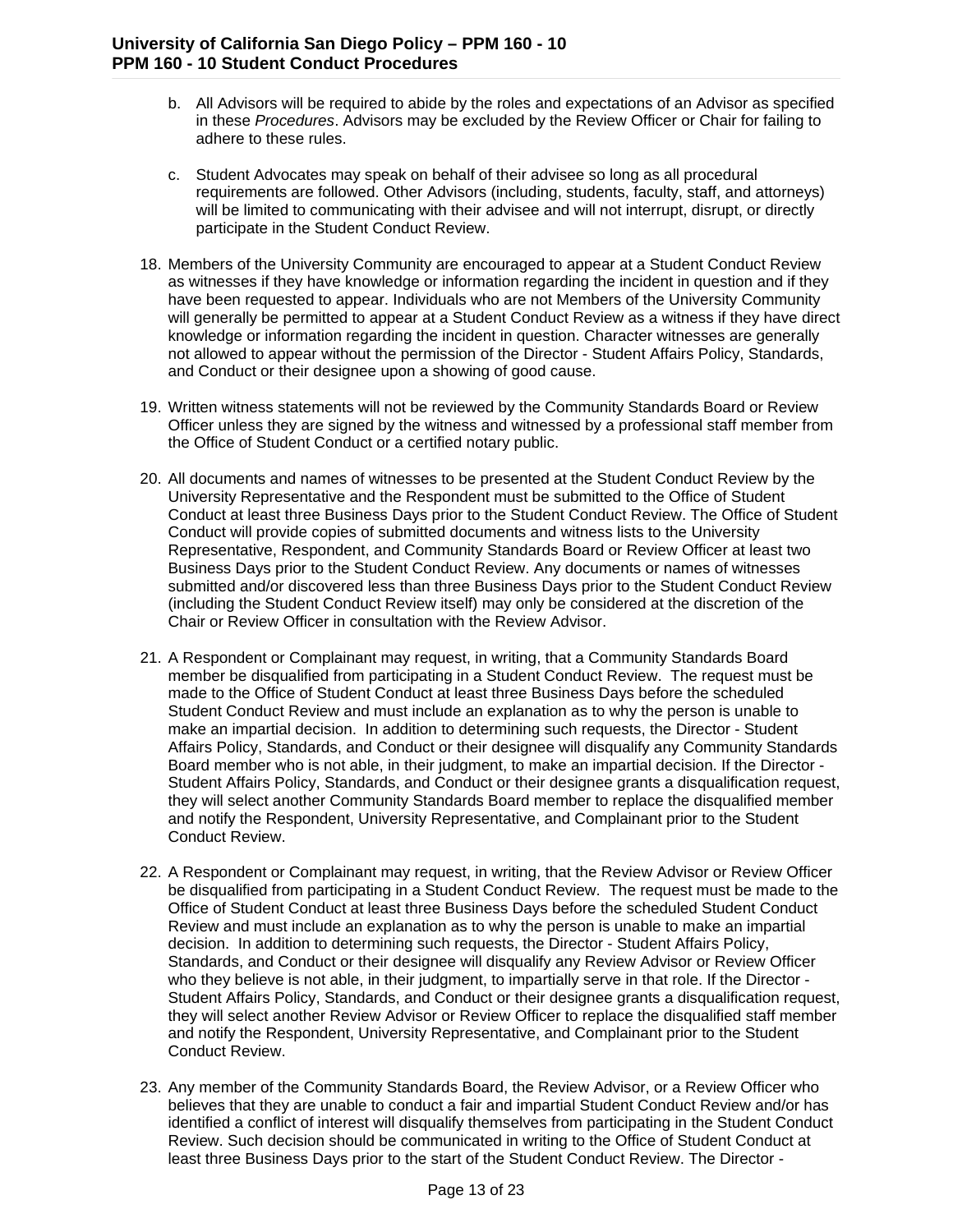Student Affairs Policy, Standards, and Conduct or their designee will select another Community Standards Board member, Review Advisor, or Review Officer to replace the disqualified person and notify the Respondent, University Representative, and Complainant prior to the Student Conduct Review.

- 24. The Chair or Review Officer is responsible for facilitating the Student Conduct Review and, in consultation with the Review Advisor, will make decisions regarding witnesses, information, and procedures.
	- a. The Chair or Review Officer may exclude any person who disrupts the Student Conduct Review.
	- b. The Chair or Review Officer may institute reasonable time or other restrictions on the delivery of participant and witness information in order to complete the Student Conduct Review in a reasonable amount of time.
- 25. At the Student Conduct Review, the Chair or Review Officer will explain the process to the Respondent, University Representative, and other participants. The Community Standards Board or Review Officer will hear and receive information and witnesses presented by the University Representative supporting the alleged violations. The Community Standards Board or Review Officer and Respondent may also ask questions of the witnesses presented by the University Representative. The Community Standards Board or Review Officer will then hear and receive the Respondent's information, witnesses, and response to the alleged violations, review the applicable report(s) and other information, and ask questions of the Respondent and witnesses presented by the Respondent. The University Representative will also have the opportunity to ask questions of the Respondent and the witnesses presented by the Respondent. The Chair or Review Officer will conclude the Student Conduct Review by explaining the next steps in the process.
- 26. After conducting a Student Conduct Review, the Community Standard Board or Review Officer will deliberate privately. The determination(s) of the Community Standards Board will be made by majority vote. The Chair will not vote unless there is a tie.
	- a. The Community Standards Board or Review Officer will determine whether the Respondent is responsible for the alleged violation(s) of the Standards of Conduct. If the Respondent is found not responsible for all alleged violations, the matter will be dismissed and concluded without any further proceedings for the Respondent.
	- b. In determining whether or not a Respondent is responsible for violating the Standards of Conduct, the Community Standards Board or Review Officer will base its fact-finding determination(s) on the Preponderance of the Evidence, with the University bearing the burden of proof.
- 27. After the conclusion of deliberations, the Chair or Review Officer will submit a Student Conduct Review Report to the Office of Student Conduct summarizing the information presented at the Student Conduct Review and the Community Standards Board's or Review Officer's findings for the alleged violations of the Standards of Conduct.
- 28. The Office of Student Conduct will forward the Student Conduct Review Report to the original Student Conduct Officer (generally within five Business Days of the conclusion of the Student Conduct Review).
	- a. If the Respondent is found responsible for violating the Standards of Conduct, and except as set forth below, the original Student Conduct Officer will assign sanctions. In assigning sanctions, the Student Conduct Officer should consider the findings in the Student Conduct Review Report, applicable sanctioning guidelines, and the Respondent's student conduct record.
	- b. If the Student Conduct Officer does not assign suspension or dismissal as a sanction, the Office of Student Conduct will provide the Respondent in writing with the Student Conduct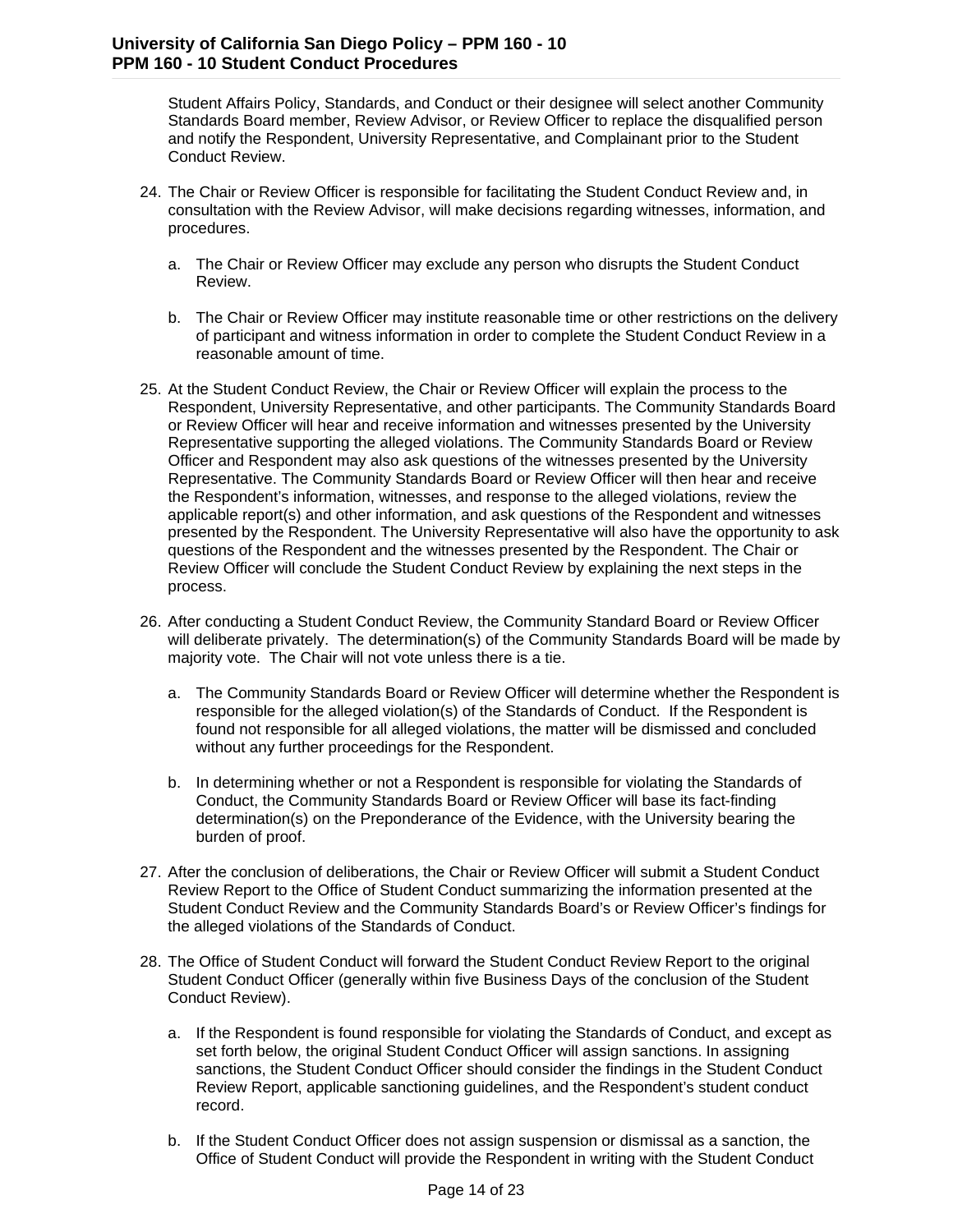Review Report and assigned sanctions (generally within five Business Days of receiving the report).

- c. If the Student Conduct Officer determines that a suspension or dismissal is warranted as a sanction for an undergraduate Student, they will consult with the Council of Deans of Student Affairs. The Council of Deans of Student Affairs will make the final determination of the sanctions. Thereafter, the Office of Student Conduct will provide the Respondent in writing with the Student Conduct Review Report and assigned sanctions (generally within five Business Days of the final determination of sanctions).
- d. If the Student Conduct Officer determines that a suspension or dismissal is warranted as a sanction for a graduate Student, Extension Student or Student Organization, the Office of Student Conduct will provide the Respondent in writing with the Student Conduct Review Report and assigned sanctions (generally within five Business Days of receiving the report).
- 29. If a medical or pharmacy Student is found responsible for violating the Standards of Conduct, the Office of Student Conduct will forward the Student Conduct Review Report in writing to the Respondent and the relevant Standing and Promotions Committee (School of Medicine) or Academic Oversight Committee (Skaggs School of Pharmacy) (generally within five Business Days of the conclusion of the Student Conduct Review).
	- a. The relevant committee will meet with the Respondent to discuss sanctions. In assigning sanctions, the relevant committee should consider the findings in the Student Conduct Review Report, relevant sanctioning guidelines (if any), and the Respondent's student conduct record.
	- b. The relevant committee will notify the Respondent in writing with the assigned sanctions upon conclusion of its proceedings. The relevant committee will notify the Office of Student Conduct of the sanctions assigned to the Respondent.
- 30. If the Community Standards Board or Review Officer finds the Respondent not responsible for all alleged violations of the Standards of Conduct, the Office of Student Conduct will forward the Student Conduct Review Report to the Student Conduct Officer for review (generally within five Business Days of the conclusion of the Student Conduct Review). The Office of Student Conduct will then provide the Respondent with the Student Conduct Review Report and notification in writing that all alleged violations of the Standards of Conduct have been dismissed (generally within five Business Days after providing the report to the Student Conduct Officer).

#### **H. SANCTIONS AND UNIVERSITY ACTIONS**

Violations of any of the Standards of Conduct may result in the assignment of sanctions based on the specific circumstances of the incident, the Respondent's student conduct record, and applicable sanctioning guidelines. Any sanction assigned should be appropriate to the violation and, when appropriate, educational in nature.

- 1. A Respondent's student conduct record is cumulative. Therefore, increased sanctions may be assigned to take into consideration the Respondent's overall record of violations of all types, not just those of a similar type. Violations of the Standards of Conduct or other University Policies during the period of an active sanction may be cause for further action.
- 2. Repeated violations of any provision of the Standards of Conduct may also result in suspension or dismissal. Lesser sanctions may be assigned if specific factors are present. Factors to be considered in increasing or mitigating a sanction may include:
	- a. The severity of the violation;
	- b. The Respondent's student conduct record;
	- c. The nature of the violation;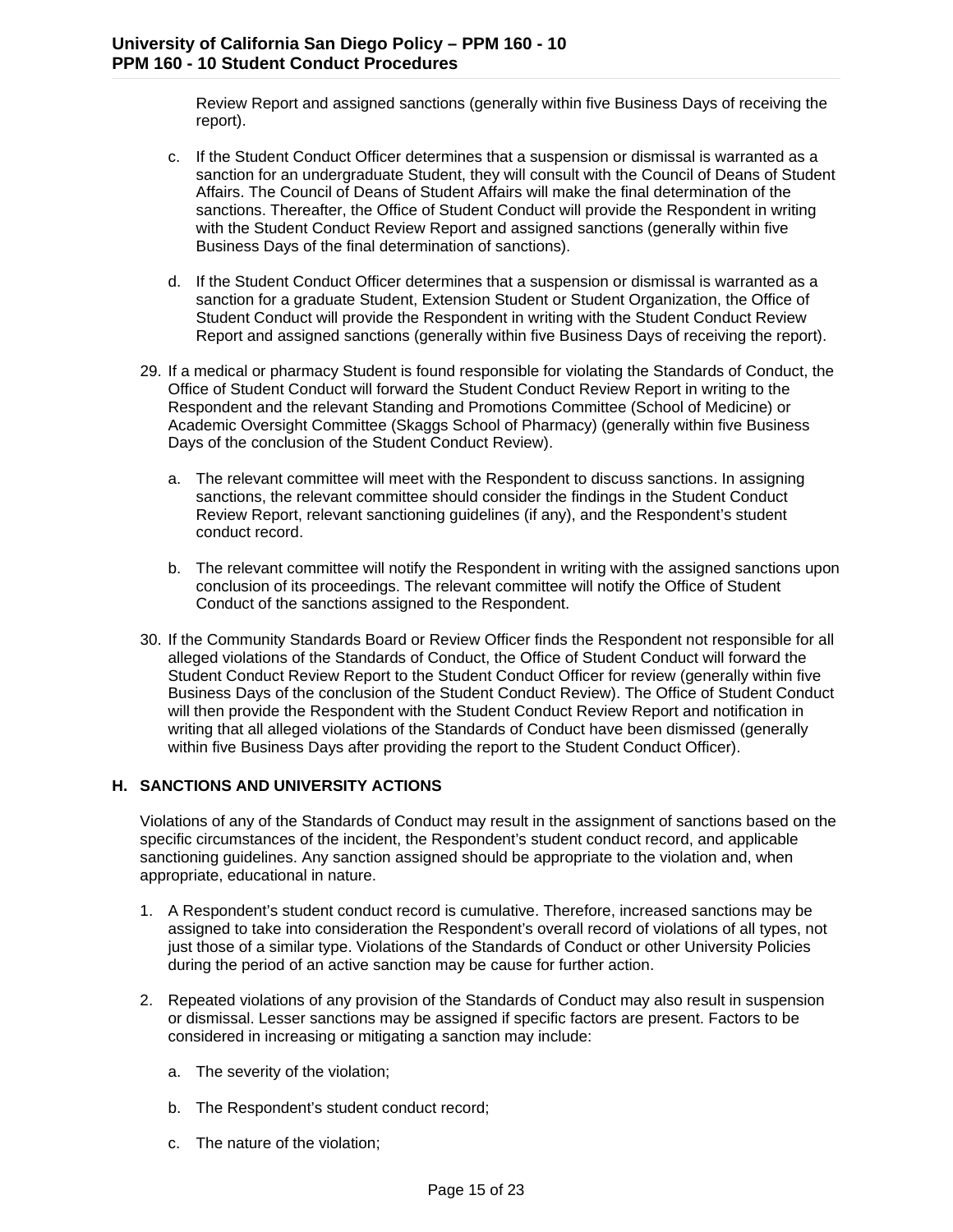- d. The severity of any damage; and
- e. Any injury or harm resulting from the matter to necessitate student conduct action.
- 3. When a Respondent accepts responsibility or is found responsible for violating the Standards of Conduct, one or more of the sanctions identified anywhere in PACAOS Section 105.00 may be assigned. In addition, any of the following sanctions may also be assigned:
	- a. **Other Sanctions**: Other sanctions may be assigned instead of, or in addition to those specified in PACAOS Section 105.00 at the discretion of the Student Conduct Officer or Council of Deans of Student Affairs. Other sanctions may include, but are not limited to, no contact orders, written apologies, placement of a hold on University transcripts, diplomas, or other student records, University Bookstore fines, and/or other sanctions as deemed appropriate in light of the violation(s).
	- b. **Educational Sanctions**: Educational sanctions may be assigned instead of, or in addition to those specified in PACAOS Section 105.00 at the discretion of the Student Conduct Officer or Council of Deans of Student Affairs. Educational sanctions may include, but are not limited to, reflection papers, participation in alcohol or drug education programs, conducting research projects, or meeting with University Officials.

#### **I. INTERIM ACTIONS**

- 1. Any sanction authorized by PACAOS Section 105.00 or these *Procedures* may be assigned on an interim basis by the Director - Student Affairs Policy, Standards, and Conduct or their designee in consultation with the Dean or their designee or the Director of the Center for Student Involvement or their designee. In imposing such interim action, the Director - Student Affairs Policy, Standards, and Conduct or their designee will attempt to ensure that a Student or Student Organization will only be restricted to the minimum extent necessary when their participation in University-Supported Activities, use of University resources, or presence on University Property is reasonably likely to lead to:
	- a. Physical harm to any person or property;
	- b. Threats of violence;
	- c. Conduct that threatens the health or safety of any person; or
	- d. Other disruptive activity incompatible with the orderly operation of the campus. This includes conduct creating an immediate and/or continuing disruption to the health and safety of members of the University community, teaching, research, administration, disciplinary procedures, or other University-Supported Activities, or access and/or use of University Property. (see UC San Diego *Policy on Speech, Advocacy and Distribution of Literature on University Grounds* (Policy and Procedure Manual, Section 510-1 IX & XII) for guidelines related to expressive activity on University Grounds and Facilities).
- 2. Interim suspensions must be submitted by the Director Student Affairs Policy, Standards, and Conduct or their designee to the Chancellor or their designee, who will review the Interim Suspension prior to its issuance. If the Chancellor or their designee does not approve the Interim Suspension, it will be considered void and will not be issued to the Student or Student Organization. Interim Suspensions will be re-reviewed by the Chancellor or their designee within 24 hours.
- 3. A Student or Student Organization suspended on an interim basis will be given an opportunity to appear personally for an Interim Suspension hearing before the Director - Student Affairs Policy, Standards, and Conduct or their designee. The Office of Student Conduct will provide the Respondent in writing with the following information at least three Business Days prior to the hearing:
	- a. Summary of the information relating to the interim suspension;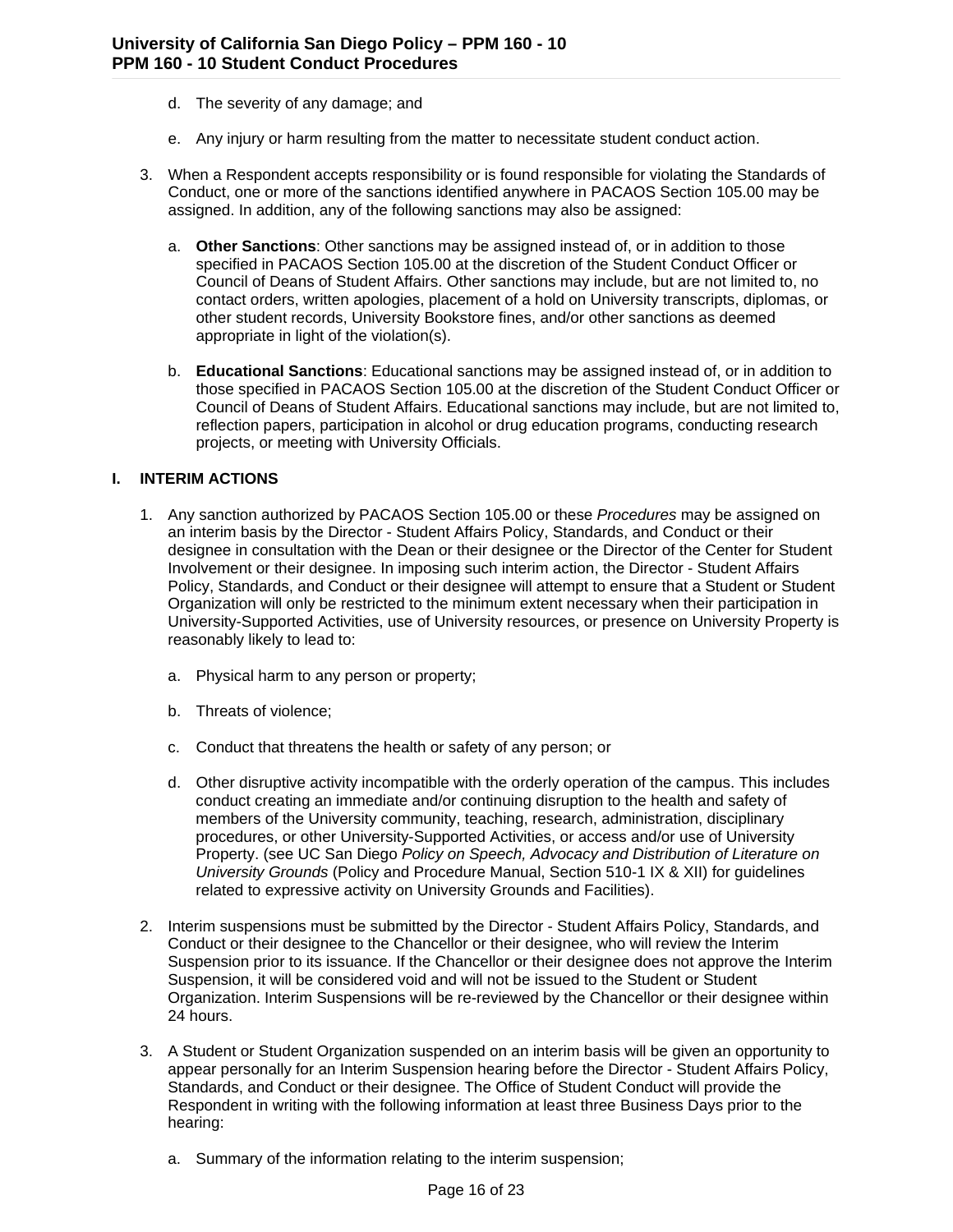- b. The date, time and place of the hearing;
- c. Electronic or hard copy versions of case materials to be reviewed at the hearing (*e.g.* incident report, police report, etc.);
- d. Information about how to request the participation of witnesses; and
- e. Information about how to request assistance from campus resources.
- 4. During the hearing, the Student or Student Organization may present information to support discontinuing the Interim Suspension in accordance with Section I (5) below. The Student or Student Organization may also be accompanied to the hearing by an Advisor. All provisions in these *Procedures* pertaining to Advisors apply during an Interim Suspension hearing.
- 5. After the Interim Suspension hearing, the Director Student Affairs Policy, Standards, and Conduct or their designee will determine whether the Interim Suspension should continue until a final determination on the merits of the alleged violations of the Standards of Conduct*.* If the Director - Student Affairs Policy, Standards, and Conduct or their designee determines that the conduct and surrounding circumstances reasonably indicate that the continued presence of the Student or Student Organization on campus pending the hearing on the merits is reasonably likely to lead to any of the prohibited conduct as referenced in Section (I) (1) above, they may continue the Interim Suspension through the conclusion of all appeals related to alleged violation(s). Administrative Resolutions and Student Conduct Reviews involving Students or Student Organizations on a continued Interim Suspension will have scheduling priority.
- 6. If, after proper notice is sent by the Director Student Affairs Policy, Standards, and Conduct or their designee, the Respondent does not appear at the hearing at the scheduled date, time, and/or place, the Director - Student Affairs Policy, Standards, and Conduct or their designee may determine whether to continue the Interim Suspension until a final determination on the merits of the alleged violations of the Standards of Conduct.
- 7. The Director Student Affairs Policy, Standards, and Conduct or their designee will notify the Respondent in writing with a summary of the hearing and a determination whether the Interim Suspension will continue (generally within five Business Days).
- 8. The Director -Student Affairs Policy, Standards, and Conduct or their designee, in consultation with the Dean or their designee or the Director of the Center for Student Involvement or their designee, may direct a Student or Student Organization to act or refrain from engaging in a specified manner pending student conduct proceedings. These directions may include directing Students or Student Organizations not to intentionally contact others specifically named for a specified period of time. These directions will not terminate the Student's or Student Organization status as a Student or Student Organization and will not be construed as a finding or acceptance of responsibility on the part of any Student or Student Organization. However, failure to comply with these directions may be a violation of the Standards of Conduct.
- 9. The Director Student Affairs Policy, Standards, and Conduct or their designee, in consultation with the Dean or their designee or the Director of the Center for Student Involvement or their designee may take further protective action that they deem appropriate concerning the interaction of the parties throughout the process, including housing assistance and/or academic support.

#### **J. APPEALS AND SANCTION REDUCTION REQUESTS**

A Student or Student Organization found to have violated the Standards of Conduct in a Student Conduct Review has the right to appeal the decision and/or request a reduction of the assigned sanction(s). A Student or Student Organization accepting responsibility in an Administrative Resolution may only request a reduction of any sanctions assigned by the Student Conduct Officer.

1. Appeals and sanction reduction requests must be submitted in writing to the Office of Student Conduct within 10 Business Days from the date that the notice of the original decision was sent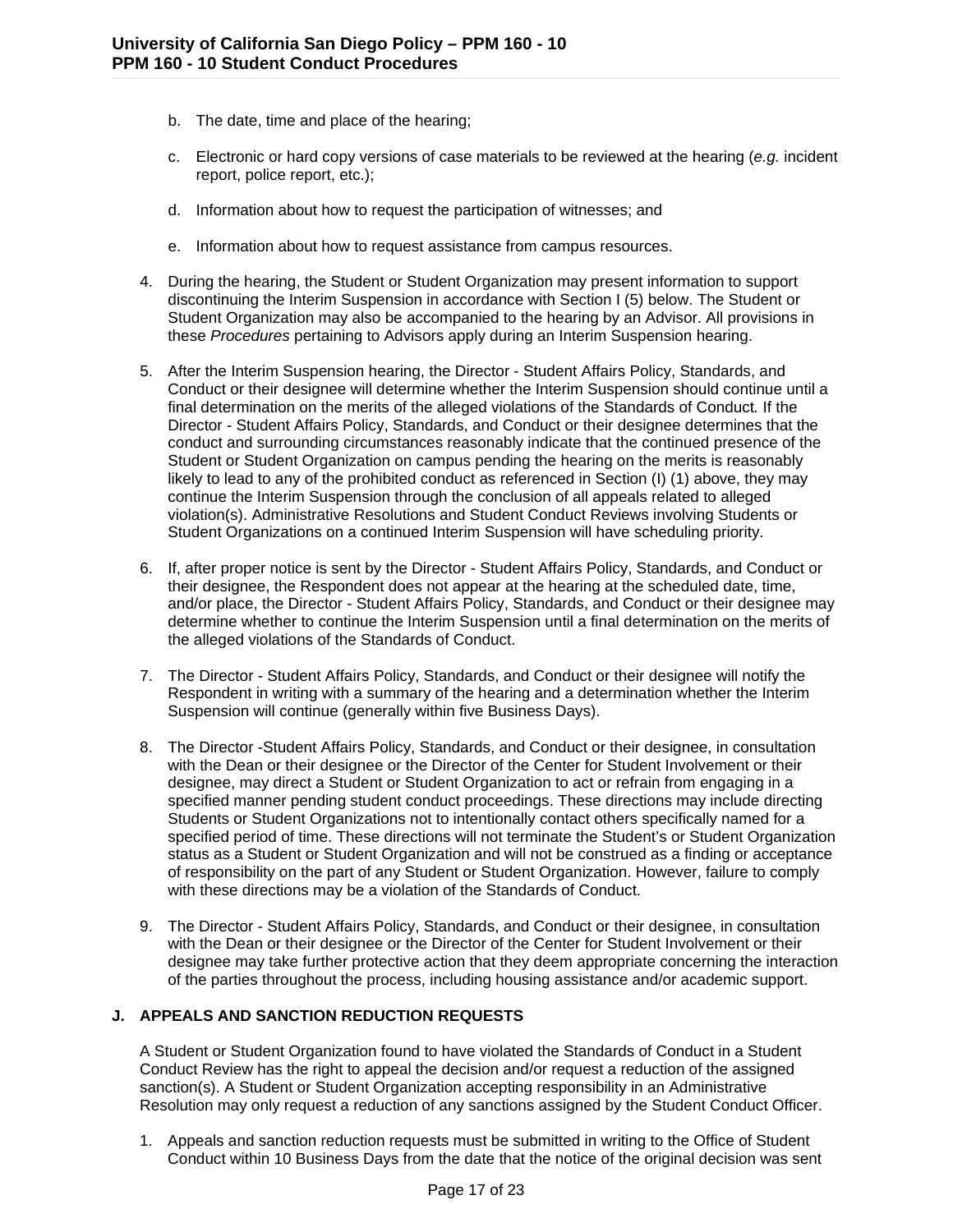by the Student Conduct Officer. The submission must specify the grounds for review in accordance with Section (J) (3) or (4) below and include all the supporting reasons, information, arguments, and documents. The Respondent will, upon request to the Office of Student Conduct, be given access to the record (*e.g.* written decision and/or recording) of the original Administrative Resolution or Student Conduct Review before submitting an appeal or sanction reduction request. Failure to appeal or request a reduction in sanctions within the specified time period will make the original decision final and conclusive. Requests will be reviewed in the following manner:

- a. Appeals and sanction reduction requests submitted by an undergraduate Student will be reviewed by the Council of Provosts.
- b. Appeals and sanction reduction requests submitted by a graduate Student will be reviewed by the Dean of the Graduate Division.
- c. Appeals and sanction reduction requests submitted by a medical or pharmacy Student will be reviewed by the respective Dean of their school.
- d. Appeals and sanction reduction requests submitted by an Extension Student will be reviewed by the Dean of UC San Diego Extension.
- e. Appeals and sanction reduction requests submitted by a Student Organization will be reviewed by the Assistant Vice Chancellor – Student Life.
- 2. If a Respondent submits a timely appeal or sanction reduction request, the group or individual reviewing the submission may direct the Office of Student Conduct to provide a copy to the Complainant and/or relevant University Official and request a written response. If a written response is submitted, a copy of this response will be provided by the Office of Student Conduct to the Respondent, who may respond in writing.
- 3. Appeals must be based upon one or more of the following grounds:
	- a. The determinations of responsibility for the violations are not supported by the findings;
	- b. There was unfairness in the proceedings that prejudiced the result (*e.g.* the denial of due process); or
	- c. There is newly discovered information not known at the time of the Student Conduct Review that would have affected the result.
- 4. Sanction reduction requests must be based on the ground that the sanction(s) assigned was grossly disproportionate in light of the violation committed, the student's conduct record, and applicable sanctioning guidelines.
- 5. Appeals and sanction reduction requests will be decided upon the record of the original Administrative Resolution or Student Conduct Review, the complete statement of the Respondent setting forth specific reasons, information, and arguments for the submission, and any written statement or response by the Complainant, Respondent, or relevant University Official.
- 6. The implementation of sanctions will typically be deferred during this process, unless otherwise decided at the discretion of the Student Conduct Officer (individual Students) or the Director of the Center for Student Involvement (Student Organizations), in consultation with the Director - Student Affairs Policy, Standards, and Conduct or their designee.
- 7. The group or person reviewing an appeal of a decision made by the Community Standards Board or Review Officer and/or a sanction reduction request will take one or more of the following actions:
	- a. The decision by the Community Standards Board or Review Officer is affirmed in whole or in part.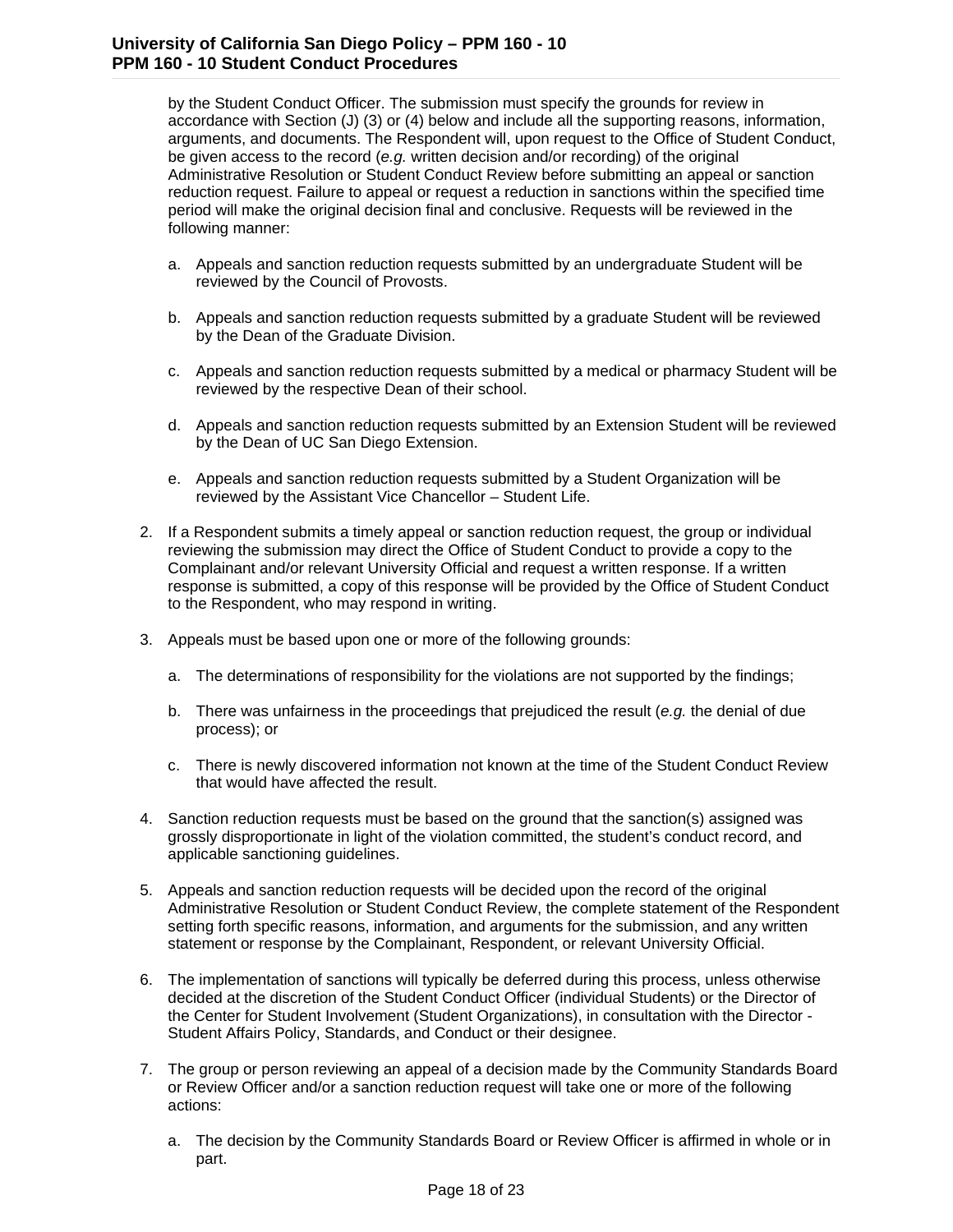- b. The case, in whole or in part, is referred back to the Office of Student Conduct for re-review by a new Community Standards Board or Review Officer. On re-review, the results of the previous Student Conduct Review will not be provided to the new Community Standards Board or Review Officer. The new Community Standards Board or Review Officer will be reminded of applicable procedures to ensure proper handling of the Student Conduct Review;
- c. The decision is dismissed;
- d. The assigned sanction(s) is affirmed;
- e. The assigned sanction(s) is modified (e.g. increased or decreased); or
- f. The assigned sanction(s) is dismissed.
- 8. Respondents will generally be notified in writing of the result of the appeal or sanction reduction request by the Office of Student Conduct within 10 Business Days of the date when the request was forwarded to the group or person listed in Section J (1) above. A brief statement explaining the basis of the decision by the group or individual reviewing the request will be included with this notice. The result of the appeal or sanction reduction request is final.

#### **K. STUDENT CONDUCT RECORDS**

- 1. The referral of a report of alleged violations to the Office of Student Conduct may result in the development of a student conduct record for the Respondent.
- 2. A Respondent's student conduct record will generally contain the applicable incident report(s) and/or police report(s), meeting and decision letters, and other documents related to student conduct incidents the Respondent has been involved in while a UC San Diego Student or while registered as a Student Organization.
- 3. The student conduct record of a Respondent found responsible of any violation of the Standards of Conduct will normally be retained by the Office of Student Conduct as a student conduct record for no less than seven years from the end of the academic year the incident is resolved or as otherwise required by law (whichever is longer).
- 4. If the Student leaves UC San Diego without graduating, their student conduct record will normally be retained by the Office of Student Conduct for no less than seven years from the end of the academic year the incident is resolved or as otherwise required by law (whichever is longer).
- 5. The record of a student conduct matter resulting in a Student or Student Organization's dismissal and accompanying transcript notations will normally be retained for no less than 50 years after the end of the academic year in which the incident is resolved.
- 6. Student conduct records of a Respondent found not responsible for all violations of the Standards of Conduct will be normally retained for no less than seven years after the end of the academic year the incident is resolved or as otherwise required by law (whichever is longer). However, such records will not be considered while determining sanctions in a subsequent case.
- 7. Whenever any information is included by the Office of Student Conduct or any University Official in a student conduct record, the Respondent will be allowed to include in the record a brief written statement or response concerning the student conduct action. The Respondent may not request a change in the underlying decision or sanction(s) through this process.

## **RESPONSIBILITIES**

The Regents of the University of California and the University of California Office of the President delegate the authority to administer the student conduct process to the Chancellor of each University of California campus. As the Chancellor's campus representative, the Vice Chancellor - Student Affairs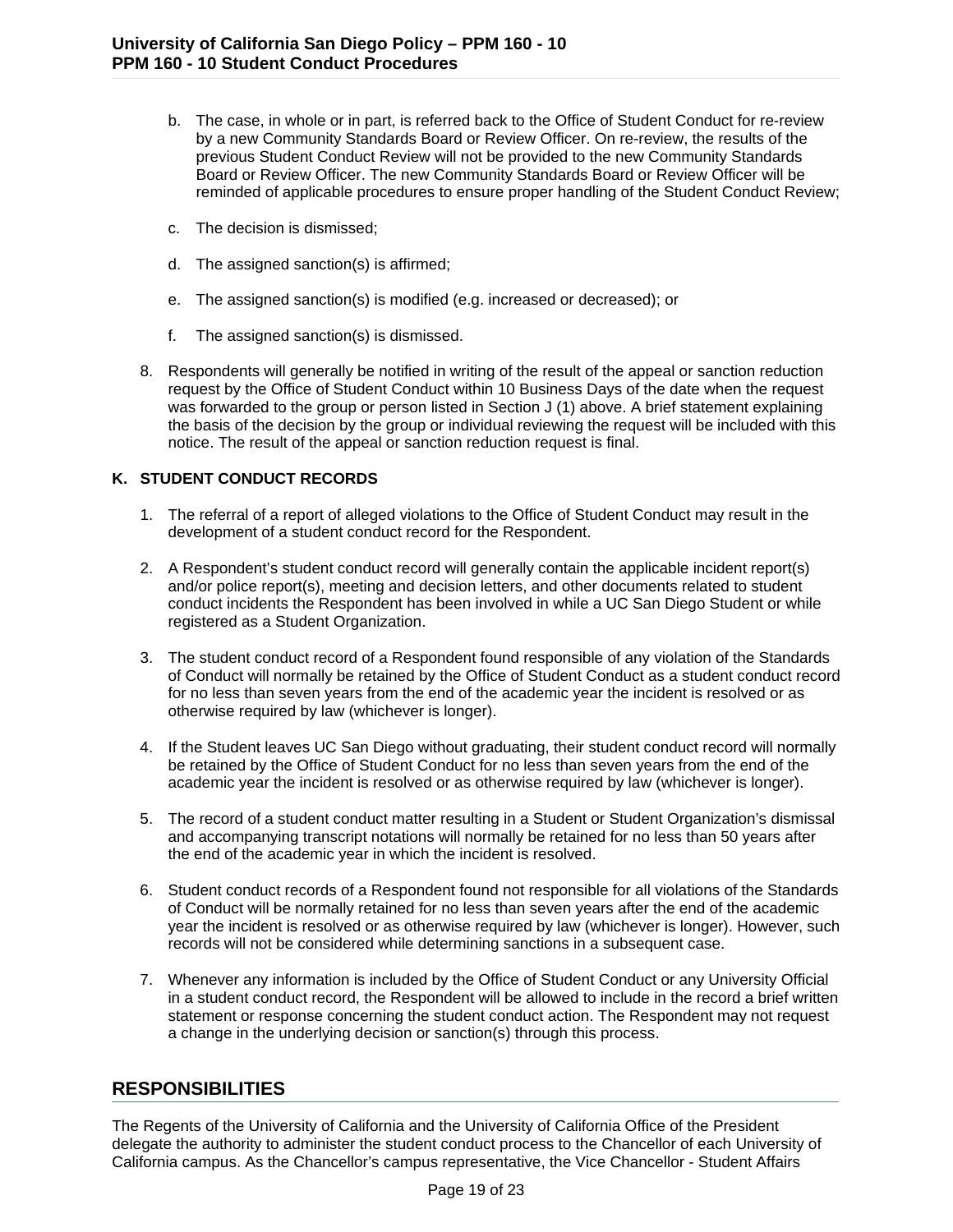administers and has oversight of campus student conduct policies, except where specifically delegated to other functional areas.

Questions concerning the application and/or interpretation of these *Procedures* may be directed to the Director - Student Affairs Policy, Standards, and Conduct.

It is the responsibility of the Office of Student Conduct to facilitate campus-wide notification to students, staff and faculty about the most current version of these *Procedures* available in the campus Policy and Procedure Manual (PPM).

Except when revisions are specifically mandated by the University of California Office of the President, and/or applicable laws or policy, Students, including student governments, faculty, and staff should generally be consulted about the development and revision of these *Procedure*s, which will typically be accomplished by consulting with the UC San Diego Student Conduct Standards Group.

Students, staff, and faculty take active roles in the student conduct process as described below.

- 1. The duties and responsibilities of the **Director - Student Affairs Policy, Standards, and Conduct** generally include:
	- a. Serves as UC San Diego's Senior Student Conduct Officer, facilitates Administrative Resolutions, imposes interim actions, and oversees the Student Conduct Review process.
	- b. Oversees training and advising of all Student Conduct Officers, the Community Standards Board, Review Officers, Review Advisors, A.S. Student Advocates (in collaboration with the Office of Student Legal Services), and any others who are routinely involved the student conduct process.
	- c. Serves as an information resource for Members of the University Community regarding student conduct processes and procedures.
	- d. Oversees the maintenance, storage, and disposition of non-academic student conduct records.
	- e. Submits regular statistical reports to the campus community, including, but not limited to, reporting the number of cases referred to the office, the number of cases resulting in sanctions, and the range of sanctions assigned.
	- f. Conducts and facilitates a periodic review of these *Procedures* with the Student Conduct Standards Group.
- 2. The duties and responsibilities of the **Deans of Student Affairs, Graduate Division, and Professional Schools (or their designees)** generally include:
	- a. Resolves reports of alleged violations referred by the Office of Student Conduct for action, including use of alternative resolution options (*e.g.* mediation, restorative justice, written warning notices).
	- b. Consults with the Director Student Affairs Policy, Standards, and Conduct on the imposition of interim actions, including Interim Suspension.
	- c. Serves as a Student Conduct Officer and facilitates Administrative Resolutions.
	- d. Reviews sanctioning recommendations to promote consistency and fairness when required by these *Procedures* (*e.g.* Council of Deans of Student Affairs).
	- e. Participates in training sessions facilitated by the Office of Student Conduct.
- 3. The duties and responsibilities of **Student Conduct Officers** generally include: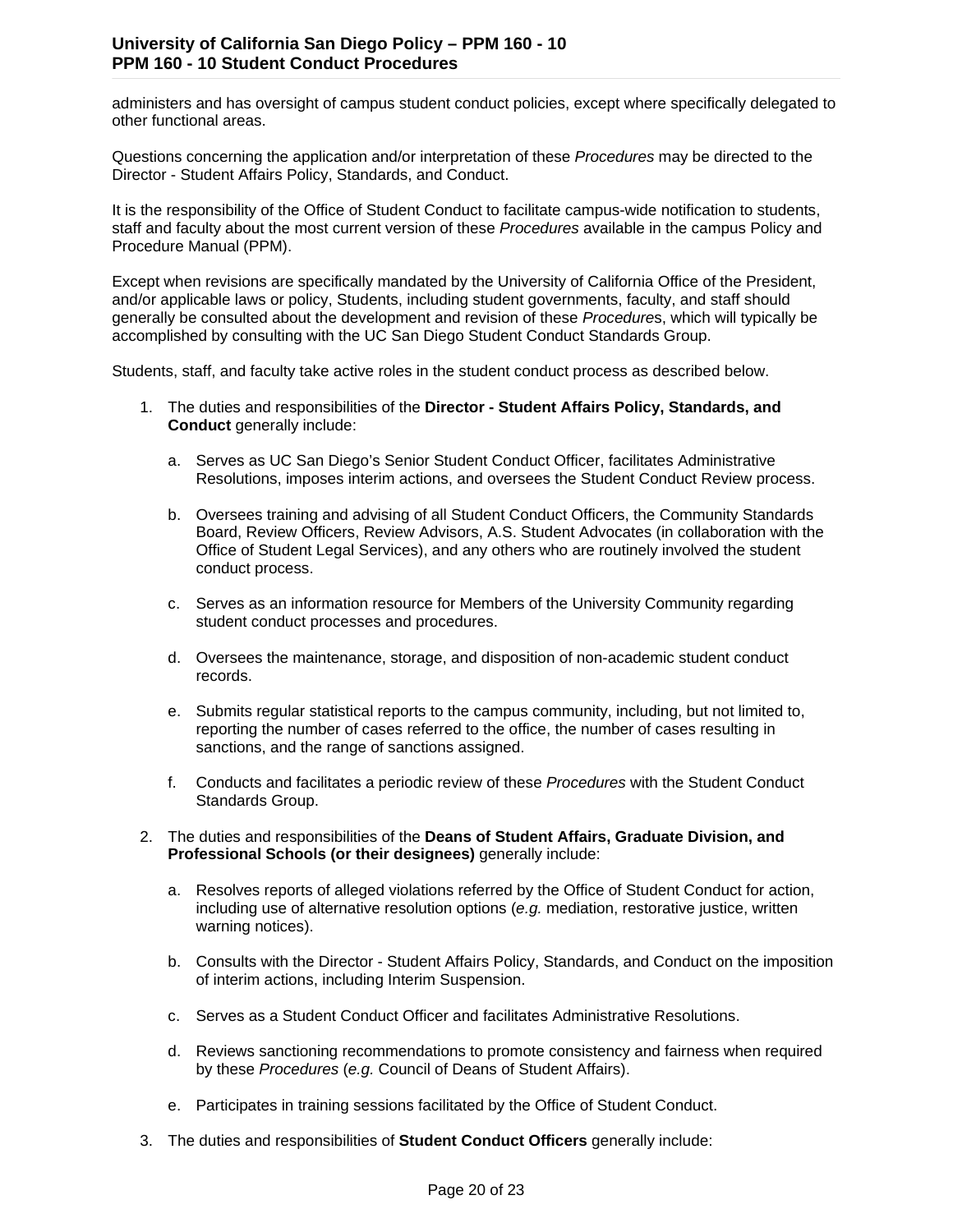- a. Facilitates Administrative Resolutions per the procedures set forth in these *Procedures*.
- b. Coordinates Administrative Resolution logistics, including the date, time, and place of meeting, and provides the Respondent with information (*e.g.* incident reports, video footage) to be discussed during the meeting.
- c. Upon concluding an Administrative Resolution, documents whether the Respondent has accepted responsibility for violating the Standards of Conduct and refers the matter to a Student Conduct Review if the Respondent does not accept responsibility.
- d. Assigns fair and appropriate sanctions to Respondents accepting responsibility for violating the Standards of Conduct.
- e. Participates in training sessions facilitated by the Office of Student Conduct.
- 4. The duties and responsibilities of **the Community Standards Board and Review Officers** generally include:
	- a. Facilitates Student Conduct Reviews per the procedures set forth in these *Procedures*.
	- b. Upon concluding a Student Conduct Review, determines whether the Respondent has violated *the* Standards of Conduct based on the Preponderance of the Evidence.
	- c. Maintains confidentiality related to all aspects of the Student Conduct Review process.
	- d. Participates in training sessions facilitated by the Office of Student Conduct.
- 5. The duties and responsibilities of **Review Advisors** generally include:
	- a. Serves as *ex officio* member of the Community Standards Board.
	- b. Acts as consultant to the Community Standards Board or Review Officer regarding Student Conduct Review procedures and decision making processes.
	- c. Reviews the Student Conduct Review Report submitted by the Chair or Review Officer after conclusion of deliberations.
	- d. Participates in training sessions facilitated by the Office of Student Conduct.
- 6. The duties and responsibilities of **University Representatives** generally include:
	- a. Presents relevant information (*e.g.* incident reports and other relevant documents) and witnesses on behalf of the University at Student Conduct Reviews.
	- b. Asks questions of the Respondent and witnesses at Student Conduct Reviews.
	- c. Maintains confidentiality related to all aspects of the Student Conduct Review process.
	- d. Participates in training sessions facilitated by the Office of Student Conduct.
- 7. The duties and responsibilities of **Advisors** generally include:
	- a. Advisors offer assistance to Students during Administrative Resolutions and Student Conduct Reviews.
	- b. The Associated Students (A.S.) Office of Student Advocacy and the Graduate Student Association (GSA) appoints Student Advocates who are available to serve as Advisors. Student Advocates will be jointly trained by the Office of Student Conduct and Office of Student Legal Services.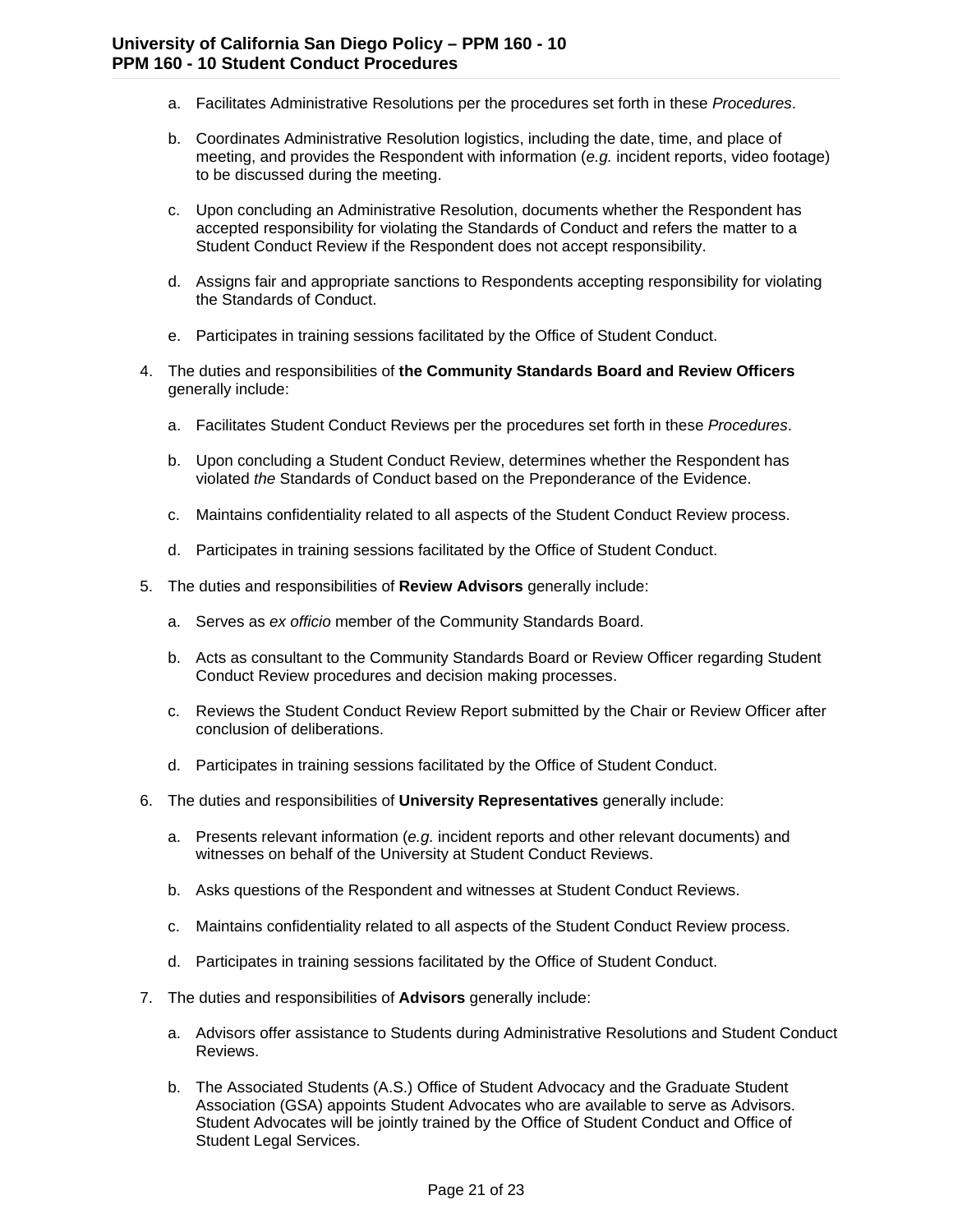c. Because these *Procedures* are part of the University's overall educational process, it is not expected that Students will require the assistance of attorneys. However, Students are free to engage attorneys to provide them with legal advice and/or have them serve as an Advisor.

### **PROCEDURES**

See Policy Statement section above.

All deadlines and time requirements, even absent an explicit request, in these *Procedures* may be extended for good cause by the Director - Student Affairs Policy, Standards, and Conduct or their designee. Requests for extensions of deadlines must be made in writing to the Director - Student Affairs Policy, Standards, and Conduct or their designee, who will determine, based on the totality of circumstances, whether or not the extension is granted. If an extension is granted, the Director - Student Affairs Policy, Standards, and Conduct or their designee will specify the date of the new deadline or event.

Suspensions will normally take effect in the academic quarter immediately following the sending of the notice of final sanctions to the Respondent, unless the incident involves harm to self or others, threats of violence, or other circumstances warranting an immediate suspension.

### **FORMS**

Appeal/Sanction Reduction Request Form: <https://students.ucsd.edu/sponsor/student-conduct/reduction-request.html>

Incident Report Form: <https://students.ucsd.edu/sponsor/student-conduct/incident-report.html>

# **RELATED INFORMATION**

See also University of California Policies Applying to Campus Activities, Organizations, and Students sections:

100.00 Policy on Student Conduct and Discipline <https://policy.ucop.edu/doc/2710530/PACAOS-100>

# **FREQUENTLY ASKED QUESTIONS (FAQ'S)**

Please see<https://students.ucsd.edu/sponsor/student-conduct/faq.html> for a list of Frequently Asked Questions about the student conduct process.

## **REVISION HISTORY**

2020-06-29. This policy was transferred to the PPM in its current format. Previously, it was constituted as Section 22 of the UC San Diego *Student Conduct Regulations*. It has been revised by the Office of Student Conduct and reviewed by the Student Conduct Standards Group, campus community, and UC Office of the President regularly since 2012.

2020-09-08 Interim revisions were made to the policy. The interim policy reflects time sensitive updates to the current Student Conduct Policy that take into account the COVID19 pandemic as well as recent changes to the SVSH policy per the Department of Education.